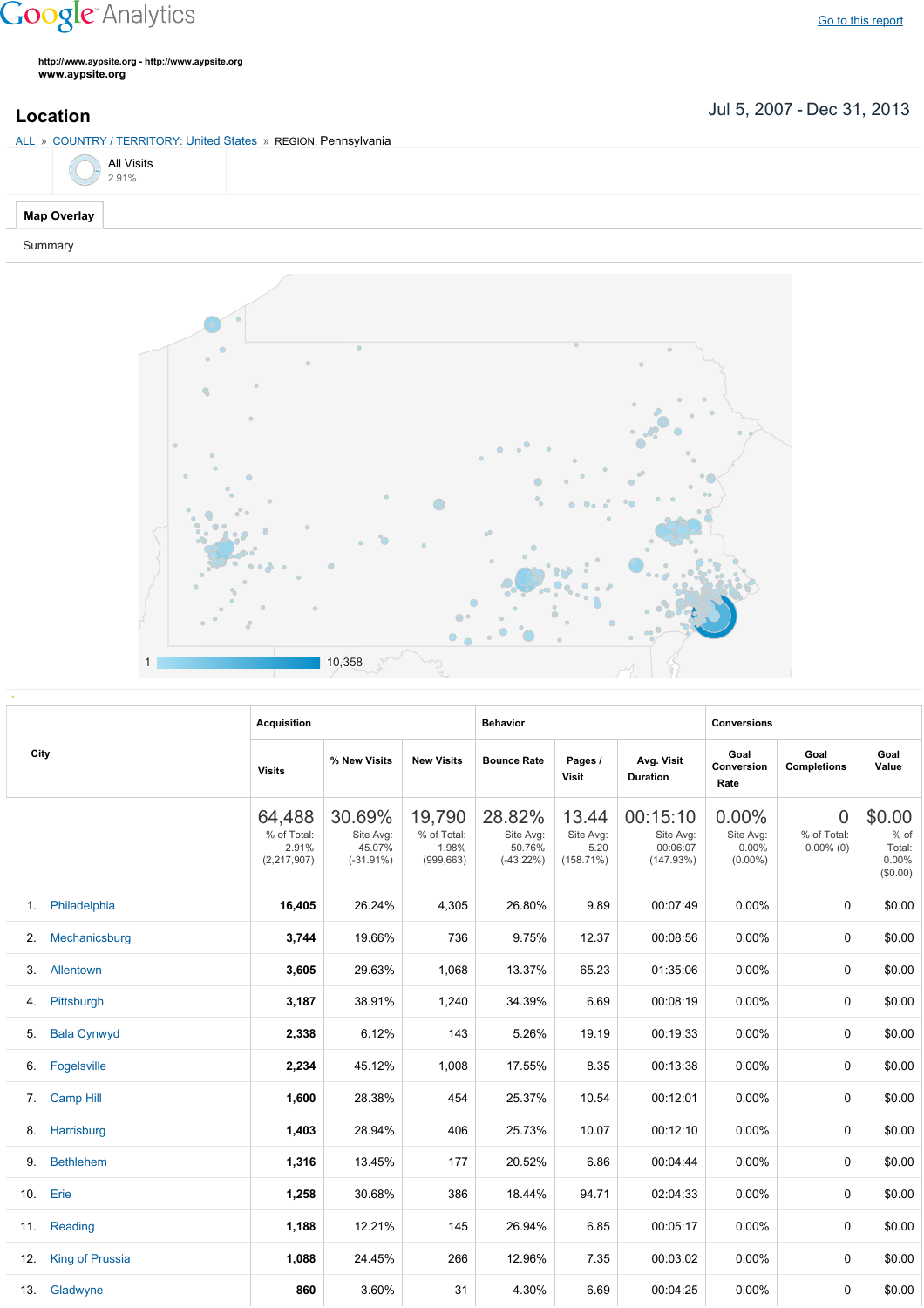| 14. | <b>State College</b>      | 627 | 56.94% | 357 | 50.40% | 4.60  | 00:06:09 | 0.00%    | 0 | \$0.00 |
|-----|---------------------------|-----|--------|-----|--------|-------|----------|----------|---|--------|
|     | 15. Flourtown             | 585 | 7.52%  | 44  | 8.21%  | 14.35 | 00:16:10 | 0.00%    | 0 | \$0.00 |
|     | 16. Macungie              | 580 | 8.45%  | 49  | 32.59% | 4.97  | 00:01:39 | 0.00%    | 0 | \$0.00 |
|     | 17. Paoli                 | 561 | 14.26% | 80  | 43.85% | 3.92  | 00:11:46 | 0.00%    | 0 | \$0.00 |
|     | 18. Bensalem              | 505 | 29.70% | 150 | 37.62% | 5.64  | 00:09:47 | 0.00%    | 0 | \$0.00 |
|     | 19. Scranton              | 497 | 71.63% | 356 | 63.78% | 3.19  | 00:03:45 | 0.00%    | 0 | \$0.00 |
|     | 20. Hanover               | 455 | 9.67%  | 44  | 11.43% | 5.82  | 00:02:05 | $0.00\%$ | 0 | \$0.00 |
|     | 21. Carlisle              | 450 | 15.56% | 70  | 16.44% | 9.08  | 00:04:36 | 0.00%    | 0 | \$0.00 |
|     | 22. Stroudsburg           | 438 | 20.09% | 88  | 70.09% | 4.54  | 00:03:32 | $0.00\%$ | 0 | \$0.00 |
|     | 23. Wilkes-Barre          | 395 | 81.52% | 322 | 75.44% | 4.22  | 00:04:44 | 0.00%    | 0 | \$0.00 |
|     | 24. Carnegie              | 387 | 22.22% | 86  | 31.78% | 4.69  | 00:03:49 | 0.00%    | 0 | \$0.00 |
|     | 25. Whitehall             | 385 | 20.00% | 77  | 19.48% | 7.12  | 00:06:41 | 0.00%    | 0 | \$0.00 |
|     | 26. Feasterville-Trevose  | 337 | 16.62% | 56  | 23.74% | 6.13  | 00:09:23 | $0.00\%$ | 0 | \$0.00 |
|     | 27. Lancaster             | 328 | 61.28% | 201 | 52.44% | 4.95  | 00:11:05 | 0.00%    | 0 | \$0.00 |
|     | 28. Orefield              | 326 | 49.69% | 162 | 23.31% | 7.22  | 00:09:48 | 0.00%    | 0 | \$0.00 |
|     | 29. Elkins Park           | 304 | 15.79% | 48  | 19.08% | 10.55 | 00:08:45 | $0.00\%$ | 0 | \$0.00 |
|     | 30. Narberth              | 303 | 11.88% | 36  | 14.19% | 15.86 | 00:15:57 | $0.00\%$ | 0 | \$0.00 |
|     | 31. Conshohocken          | 296 | 9.80%  | 29  | 11.15% | 6.92  | 00:04:18 | $0.00\%$ | 0 | \$0.00 |
|     | 32. Bryn Mawr             | 288 | 13.54% | 39  | 12.85% | 13.81 | 00:09:09 | 0.00%    | 0 | \$0.00 |
|     | 33. Ambler                | 278 | 9.71%  | 27  | 12.23% | 5.39  | 00:03:10 | 0.00%    | 0 | \$0.00 |
|     | 34. McKees Rocks          | 276 | 16.30% | 45  | 26.45% | 5.50  | 00:05:13 | 0.00%    | 0 | \$0.00 |
|     | 35. Easton                | 261 | 19.54% | 51  | 30.65% | 6.25  | 00:05:14 | $0.00\%$ | 0 | \$0.00 |
|     | 36. Emmaus                | 260 | 19.62% | 51  | 40.00% | 18.55 | 00:23:44 | 0.00%    | 0 | \$0.00 |
|     | 37. York                  | 248 | 50.81% | 126 | 58.47% | 3.30  | 00:03:09 | 0.00%    | 0 | \$0.00 |
| 38. | Lewisburg                 | 236 | 29.66% | 70  | 50.42% | 3.58  | 00:03:22 | $0.00\%$ | 0 | \$0.00 |
| 39. | <b>Lafayette Hill</b>     | 225 | 2.67%  | 6   | 7.56%  | 12.41 | 00:12:26 | $0.00\%$ | 0 | \$0.00 |
| 40. | Sellersville              | 222 | 25.23% | 56  | 16.22% | 12.82 | 00:14:09 | $0.00\%$ | 0 | \$0.00 |
| 41. | <b>West Chester</b>       | 213 | 69.95% | 149 | 59.62% | 2.92  | 00:03:39 | 0.00%    | 0 | \$0.00 |
| 42. | Middletown                | 210 | 25.71% | 54  | 41.43% | 8.85  | 00:07:45 | 0.00%    | 0 | \$0.00 |
| 43. | Shippensburg              | 209 | 9.09%  | 19  | 8.13%  | 9.46  | 00:04:14 | 0.00%    | 0 | \$0.00 |
| 44. | Altoona                   | 207 | 52.17% | 108 | 51.21% | 5.35  | 00:06:21 | $0.00\%$ | 0 | \$0.00 |
|     | 45. Hershey               | 205 | 35.61% | 73  | 43.90% | 7.62  | 00:04:44 | 0.00%    | 0 | \$0.00 |
| 46. | Wyncote                   | 202 | 10.89% | 22  | 12.87% | 15.49 | 00:20:03 | 0.00%    | 0 | \$0.00 |
| 47. | Chambersburg              | 198 | 22.73% | 45  | 20.71% | 9.54  | 00:03:58 | 0.00%    | 0 | \$0.00 |
| 48. | <b>Huntingdon Valley</b>  | 188 | 17.02% | 32  | 28.19% | 5.38  | 00:06:15 | 0.00%    | 0 | \$0.00 |
| 49. | <b>Cranberry Township</b> | 185 | 19.46% | 36  | 81.62% | 2.31  | 00:02:38 | 0.00%    | 0 | \$0.00 |
| 50. | Greencastle               | 185 | 2.16%  | 4   | 2.70%  | 10.03 | 00:03:02 | 0.00%    | 0 | \$0.00 |
| 51. | Glenside                  | 184 | 15.76% | 29  | 13.04% | 19.07 | 00:21:44 | 0.00%    | 0 | \$0.00 |
| 52. | Glenshaw                  | 179 | 36.87% | 66  | 73.18% | 2.51  | 00:02:54 | 0.00%    | 0 | \$0.00 |
| 53. | Waynesboro                | 179 | 5.59%  | 10  | 3.91%  | 5.28  | 00:01:45 | $0.00\%$ | 0 | \$0.00 |
|     | 54. Hatboro               | 177 | 33.90% | 60  | 37.85% | 4.92  | 00:08:38 | 0.00%    | 0 | \$0.00 |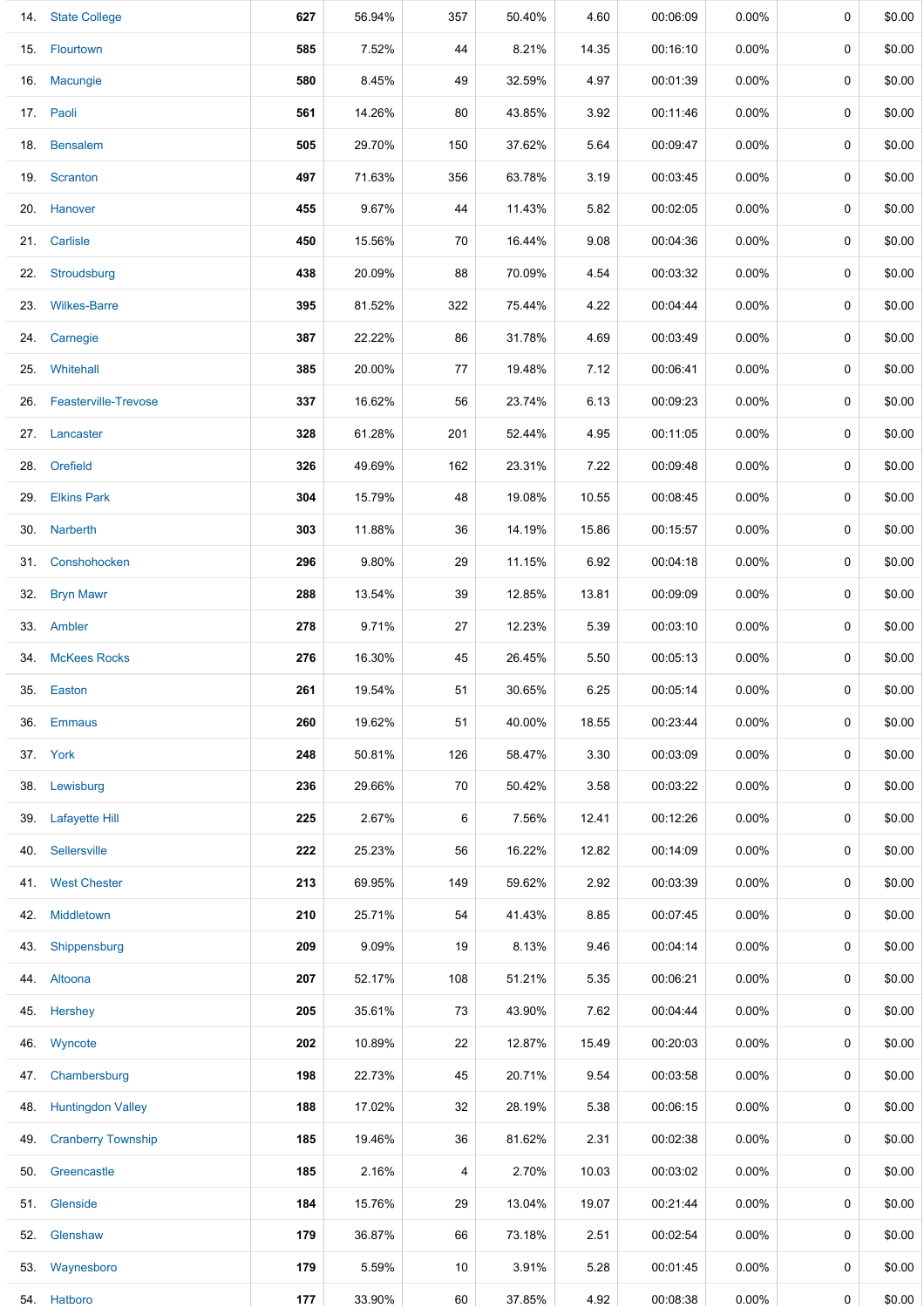|     | 55. Mount Lebanon     | 175 | 5.14%                         | 9                       | 8.00%       | 6.22        | 00:05:33   | 0.00%                | 0           | \$0.00        |
|-----|-----------------------|-----|-------------------------------|-------------------------|-------------|-------------|------------|----------------------|-------------|---------------|
| 56. | Schnecksville         | 166 | 39.76%                        | 66                      | 19.28%      | 9.93        | 00:10:31   | 0.00%                | 0           | \$0.00        |
|     | 57. Robinson Township | 161 | 4.97%                         | 8                       | 10.56%      | 8.31        | 00:14:54   | $0.00\%$             | 0           | \$0.00        |
| 58. | Trexlertown           | 159 | 10.06%                        | 16                      | 31.45%      | 5.01        | 00:01:06   | 0.00%                | 0           | \$0.00        |
|     | 59. Moscow            | 154 | 5.19%                         | 8                       | 36.36%      | 5.13        | 00:08:16   | 0.00%                | 0           | \$0.00        |
| 60. | Gettysburg            | 150 | 15.33%                        | 23                      | 16.67%      | 4.97        | 00:01:43   | $0.00\%$             | 0           | \$0.00        |
|     | 61. Springfield       | 149 | 50.34%                        | 75                      | 43.62%      | 5.79        | 00:06:21   | 0.00%                | 0           | \$0.00        |
|     | 62. New Cumberland    | 145 | 23.45%                        | 34                      | 28.97%      | 7.02        | 00:04:19   | 0.00%                | $\mathbf 0$ | \$0.00        |
|     | 63. Lansdale          | 144 | 67.36%                        | 97                      | 59.72%      | 3.32        | 00:04:43   | 0.00%                | 0           | \$0.00        |
|     | 64. Hummelstown       | 143 | 25.87%                        | 37                      | 35.66%      | 6.19        | 00:05:51   | 0.00%                | $\mathbf 0$ | \$0.00        |
| 65. | Doylestown            | 142 | 48.59%                        | 69                      | 42.96%      | 7.47        | 00:07:29   | $0.00\%$             | 0           | \$0.00        |
|     | 66. Plymouth Meeting  | 141 | 21.99%                        | 31                      | 19.86%      | 17.35       | 00:12:46   | $0.00\%$             | 0           | \$0.00        |
|     | 67. Norristown        | 139 | 51.08%                        | 71                      | 46.04%      | 4.69        | 00:05:31   | 0.00%                | 0           | \$0.00        |
|     | 68. Malvern           | 137 | 49.64%                        | 68                      | 53.28%      | 3.47        | 00:04:16   | 0.00%                | 0           | \$0.00        |
|     | 69. Waterford         | 134 | 1.49%                         | $\overline{\mathbf{c}}$ | 0.00%       | 14.70       | 00:08:17   | 0.00%                | 0           | \$0.00        |
| 70. | Elizabethtown         | 128 | 18.75%                        | 24                      | 46.88%      | 7.76        | 00:05:29   | 0.00%                | 0           | \$0.00        |
|     | 71. Greensburg        | 123 | 41.46%                        | 51                      | 47.15%      | 5.35        | 00:03:29   | 0.00%                | $\mathbf 0$ | \$0.00        |
| 72. | Phoenixville          | 120 | 54.17%                        | 65                      | 50.83%      | 4.07        | 00:04:23   | 0.00%                | 0           | \$0.00        |
|     | 73. Warminster        | 119 | 62.18%                        | 74                      | 31.93%      | 6.56        | 00:06:15   | $0.00\%$             | 0           | \$0.00        |
| 74. | <b>Bridgeport</b>     | 118 | 4.24%                         | 5                       | 10.17%      | 4.63        | 00:01:27   | $0.00\%$             | 0           | \$0.00        |
|     | 75. Lemoyne           | 118 | 24.58%                        | 29                      | 22.88%      | 12.82       | 00:18:51   | $0.00\%$             | 0           | \$0.00        |
|     | 76. Manheim           | 113 | 16.81%                        | 19                      | 45.13%      | 7.50        | 00:03:14   | 0.00%                | 0           | \$0.00        |
|     | 77. Southeastern      | 111 | 9.91%                         | 11                      | 7.21%       | 4.48        | 00:01:41   | $0.00\%$             | 0           | \$0.00        |
|     | 78. Wexford           | 111 | 52.25%                        | 58                      | 51.35%      | 6.68        | 00:11:36   | 0.00%                | 0           | \$0.00        |
|     | 79. Langhorne         | 110 | 78.18%                        | 86                      | 45.45%      | 5.14        | 00:04:40   | $0.00\%$             | 0           | \$0.00        |
|     | 80. Berwyn            | 109 | 40.37%                        | 44                      | 31.19%      | 14.17       | 00:18:37   | 0.00%                | $\mathbf 0$ | \$0.00        |
|     | 81. Ardmore           | 104 | 47.12%                        | 49                      | 55.77%      | 4.07        | 00:04:18   | $0.00\%$             | 0           | \$0.00        |
|     | 82. Cheltenham        | 102 | 40.20%                        | 41                      | 26.47%      | 11.75       | 00:14:35   | $0.00\%$             | 0           | \$0.00        |
|     | 83. Hazleton          | 100 | 55.00%                        | 55                      | 56.00%      | 2.97        | 00:02:34   | $0.00\%$             | 0           | \$0.00        |
|     | 84. Bryn Athyn        | 96  | 9.38%                         | 9                       | 14.58%      | 9.19        | 00:10:00   | $0.00\%$             | 0           | \$0.00        |
|     | 85. New Hope          | 94  | 3.19%                         | 3                       | 20.21%      | 14.74       | 00:15:25   | 0.00%                | 0           | \$0.00        |
|     | 86. Clarks Summit     | 92  | 64.13%                        | 59                      | 56.52%      | 3.96        | 00:04:06   | $0.00\%$             | 0           | \$0.00        |
|     | 87. Levittown         | 90  | 74.44%                        | 67                      | 54.44%      | 3.30        | 00:04:59   | 0.00%                | 0           | \$0.00        |
|     | 88. Wayne             | 85  | 48.24%                        | 41                      | 58.82%      | 4.24        | 00:11:37   | 0.00%                | 0           | \$0.00        |
|     | 89. Johnstown         | 82  | 40.24%                        | 33                      | 54.88%      | 3.40        | 00:09:59   | 0.00%                | $\mathbf 0$ | \$0.00        |
|     | 90. Media             | 81  | 35.80%                        | 29                      | 77.78%      | 2.68        | 00:03:18   | $0.00\%$             | 0           | \$0.00        |
|     | 91. Havertown         | 80  | 81.25%                        | 65                      | 68.75%      | 2.69        | 00:02:50   | $0.00\%$             | 0           | \$0.00        |
|     | 92. Pottstown         | 80  | 72.50%                        | 58                      | 67.50%      | 3.39        | 00:03:30   | $0.00\%$             | 0           | \$0.00        |
|     | 93. Palmyra           | 79  | 26.58%                        | 21                      | 41.77%      | 7.43        | 00:06:13   | $0.00\%$             | 0           | \$0.00        |
|     | 94. Jersey Shore      | 77  | 35.06%                        | 27                      | 24.68%      | 8.34        | 00:09:05   | $0.00\%$             | 0           | \$0.00        |
|     |                       | $-$ | $\overline{a}$ $\overline{a}$ | $\sim$                  | $- - - - -$ | $rac{1}{2}$ | $-20 - 10$ | $\sim$ $\sim$ $\sim$ |             | $\sim$ $\sim$ |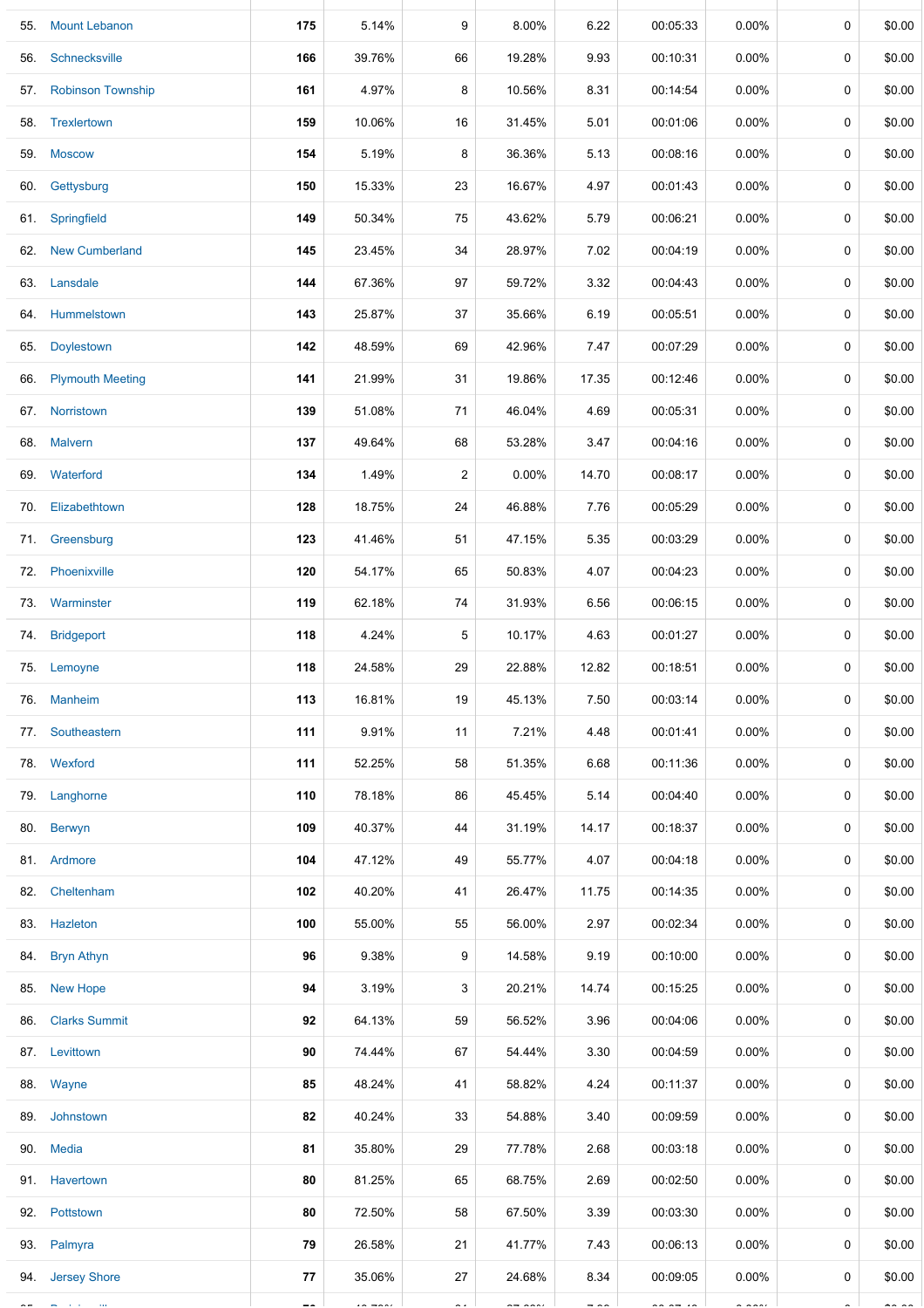| 95.  | <b>Breinigsville</b>     | 76 | 40.79% | 31             | 27.63% | 7.99  | 00:07:43 | $0.00\%$ | 0 | \$0.00 |
|------|--------------------------|----|--------|----------------|--------|-------|----------|----------|---|--------|
| 96.  | <b>Blue Bell</b>         | 75 | 26.67% | 20             | 26.67% | 21.40 | 00:14:56 | 0.00%    | 0 | \$0.00 |
| 97.  | <b>Boiling Springs</b>   | 75 | 2.67%  | $\overline{c}$ | 48.00% | 11.20 | 00:05:25 | 0.00%    | 0 | \$0.00 |
| 98.  | Williamsport             | 73 | 63.01% | 46             | 61.64% | 2.42  | 00:03:56 | 0.00%    | 0 | \$0.00 |
| 99.  | Coraopolis               | 72 | 65.28% | 47             | 51.39% | 4.93  | 00:07:06 | 0.00%    | 0 | \$0.00 |
|      | 100. New Kensington      | 67 | 26.87% | 18             | 82.09% | 1.39  | 00:02:00 | 0.00%    | 0 | \$0.00 |
|      | 101. Kennett Square      | 65 | 72.31% | 47             | 64.62% | 2.31  | 00:03:03 | 0.00%    | 0 | \$0.00 |
|      | 102. Newtown             | 65 | 69.23% | 45             | 50.77% | 6.03  | 00:05:45 | 0.00%    | 0 | \$0.00 |
|      | 103. Aston               | 64 | 73.44% | 47             | 67.19% | 3.52  | 00:01:50 | 0.00%    | 0 | \$0.00 |
|      | 104. Halifax             | 64 | 10.94% | $\overline{7}$ | 28.12% | 10.42 | 00:08:29 | 0.00%    | 0 | \$0.00 |
| 105. | Monroeville              | 64 | 54.69% | 35             | 59.38% | 4.91  | 00:06:20 | 0.00%    | 0 | \$0.00 |
|      | 106. Audubon             | 63 | 38.10% | 24             | 31.75% | 4.37  | 00:03:38 | 0.00%    | 0 | \$0.00 |
| 107. | Downingtown              | 62 | 79.03% | 49             | 72.58% | 2.00  | 00:01:47 | 0.00%    | 0 | \$0.00 |
|      | 108. Uwchlan             | 61 | 36.07% | 22             | 47.54% | 3.44  | 00:05:56 | 0.00%    | 0 | \$0.00 |
| 109. | Tamaqua                  | 60 | 61.67% | 37             | 33.33% | 10.00 | 00:12:52 | 0.00%    | 0 | \$0.00 |
|      | 110. Mount Holly Springs | 59 | 10.17% | 6              | 13.56% | 15.92 | 00:05:20 | 0.00%    | 0 | \$0.00 |
|      | 111. Meadville           | 57 | 89.47% | 51             | 64.91% | 2.23  | 00:03:09 | 0.00%    | 0 | \$0.00 |
|      | 112. Shamokin            | 57 | 84.21% | 48             | 73.68% | 4.23  | 00:05:05 | 0.00%    | 0 | \$0.00 |
|      | 113. Uniontown           | 57 | 77.19% | 44             | 66.67% | 2.56  | 00:02:37 | 0.00%    | 0 | \$0.00 |
|      | 114. Harleysville        | 56 | 28.57% | 16             | 39.29% | 6.14  | 00:08:42 | 0.00%    | 0 | \$0.00 |
|      | 115. Murrysville         | 56 | 66.07% | 37             | 60.71% | 3.39  | 00:02:09 | 0.00%    | 0 | \$0.00 |
| 116. | <b>Morrisville</b>       | 55 | 72.73% | 40             | 63.64% | 2.40  | 00:04:27 | 0.00%    | 0 | \$0.00 |
|      | 117. Pittston            | 55 | 61.82% | 34             | 61.82% | 3.73  | 00:04:32 | 0.00%    | 0 | \$0.00 |
|      | 118. Moosic              | 54 | 40.74% | 22             | 62.96% | 2.22  | 00:02:45 | 0.00%    | 0 | \$0.00 |
|      | 119. Collegeville        | 53 | 64.15% | 34             | 66.04% | 2.91  | 00:03:00 | 0.00%    | 0 | \$0.00 |
|      | 120. Drexel Hill         | 53 | 54.72% | 29             | 86.79% | 1.94  | 00:01:10 | 0.00%    | 0 | \$0.00 |
| 121. | Jenkintown               | 53 | 69.81% | 37             | 81.13% | 4.06  | 00:02:53 | $0.00\%$ | 0 | \$0.00 |
|      | 122. Bethel Park         | 52 | 75.00% | 39             | 63.46% | 1.96  | 00:00:26 | 0.00%    | 0 | \$0.00 |
| 123. | <b>Allison Park</b>      | 51 | 54.90% | 28             | 37.25% | 5.88  | 00:14:34 | 0.00%    | 0 | \$0.00 |
|      | 124. Fort Washington     | 51 | 54.90% | 28             | 45.10% | 10.31 | 00:11:19 | 0.00%    | 0 | \$0.00 |
| 125. | Lititz                   | 51 | 76.47% | 39             | 58.82% | 3.41  | 00:02:07 | $0.00\%$ | 0 | \$0.00 |
|      | 126. Turtle Creek        | 51 | 31.37% | 16             | 60.78% | 2.20  | 00:05:28 | $0.00\%$ | 0 | \$0.00 |
|      | 127. Southampton         | 50 | 66.00% | 33             | 56.00% | 5.72  | 00:05:15 | 0.00%    | 0 | \$0.00 |
|      | 128. Wynnewood           | 49 | 79.59% | 39             | 77.55% | 2.43  | 00:02:57 | 0.00%    | 0 | \$0.00 |
|      | 129. Goldsboro           | 48 | 29.17% | 14             | 58.33% | 5.25  | 00:05:39 | $0.00\%$ | 0 | \$0.00 |
|      | 130. Irwin               | 47 | 78.72% | 37             | 80.85% | 1.72  | 00:01:05 | 0.00%    | 0 | \$0.00 |
|      | 131. Karns City          | 47 | 72.34% | 34             | 21.28% | 18.96 | 00:17:23 | 0.00%    | 0 | \$0.00 |
| 132. | Jamison                  | 46 | 58.70% | 27             | 36.96% | 7.24  | 00:11:08 | 0.00%    | 0 | \$0.00 |
|      | 133. Kingston            | 46 | 52.17% | 24             | 56.52% | 5.15  | 00:04:14 | 0.00%    | 0 | \$0.00 |
|      | 134. Quarryville         | 46 | 45.65% | 21             | 54.35% | 4.04  | 00:05:55 | $0.00\%$ | 0 | \$0.00 |
|      | 135. Willow Grove        | 45 | 77.78% | 35             | 55.56% | 2.84  | 00:01:39 | 0.00%    | 0 | \$0.00 |
|      |                          |    |        |                |        |       |          |          |   |        |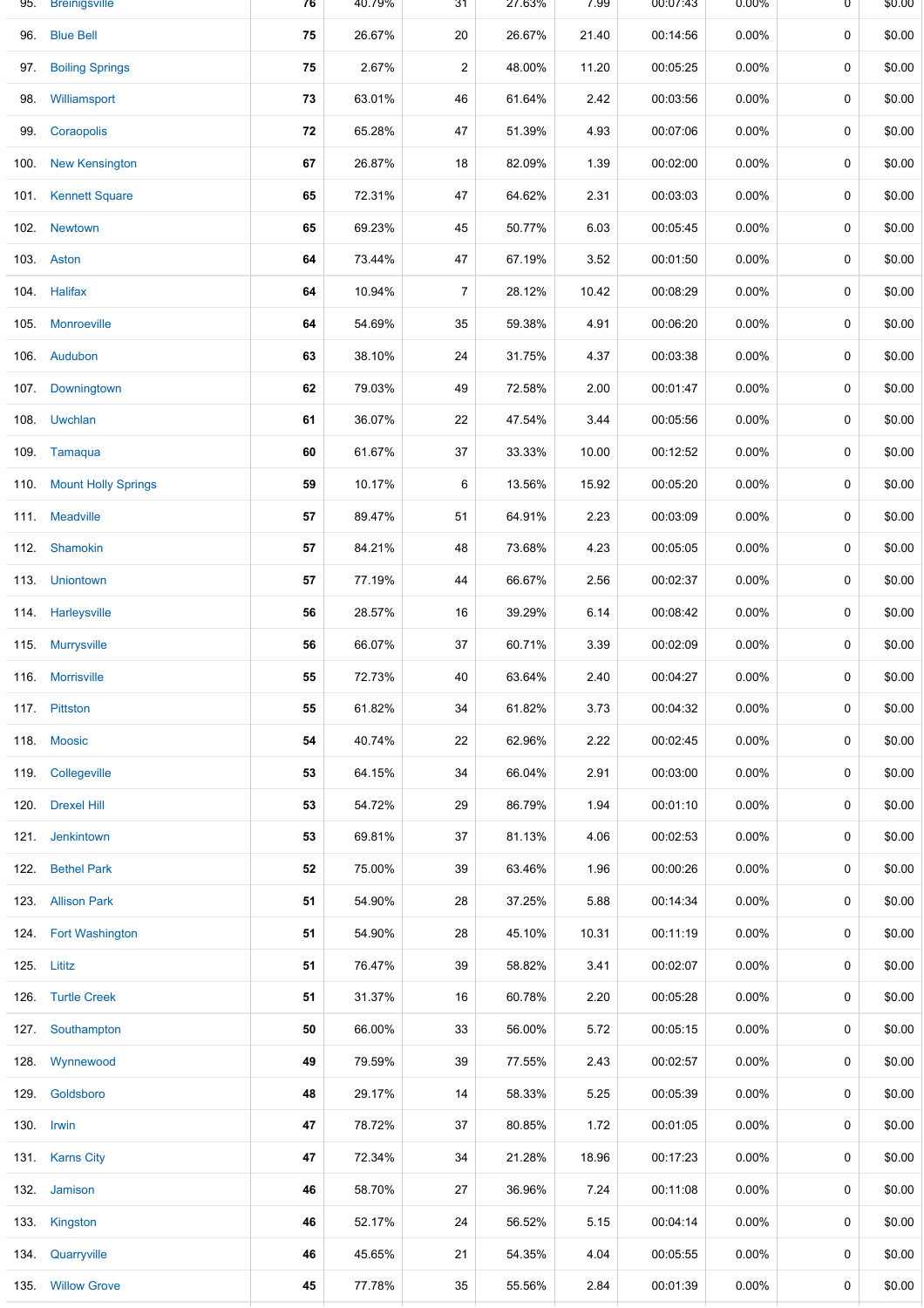|      | 136. Horsham        | 44 | 77.27% | 34             | 70.45% | 2.05  | 00:02:30 | 0.00%    | 0         | \$0.00 |
|------|---------------------|----|--------|----------------|--------|-------|----------|----------|-----------|--------|
| 137. | <b>Mount Carmel</b> | 44 | 56.82% | 25             | 43.18% | 5.68  | 00:04:35 | 0.00%    | $\pmb{0}$ | \$0.00 |
|      | 138. Chalfont       | 43 | 51.16% | 22             | 46.51% | 5.16  | 00:05:17 | $0.00\%$ | 0         | \$0.00 |
|      | 139. Exton          | 43 | 69.77% | 30             | 60.47% | 2.19  | 00:03:38 | 0.00%    | 0         | \$0.00 |
|      | 140. Sewickley      | 42 | 83.33% | 35             | 59.52% | 3.21  | 00:03:56 | $0.00\%$ | 0         | \$0.00 |
|      | 141 Hellertown      | 41 | 19.51% | 8              | 24.39% | 7.20  | 00:09:18 | 0.00%    | $\pmb{0}$ | \$0.00 |
|      | 142. Homestead      | 41 | 73.17% | 30             | 60.98% | 2.54  | 00:01:59 | $0.00\%$ | 0         | \$0.00 |
|      | 143. Duryea         | 40 | 87.50% | 35             | 60.00% | 3.35  | 00:02:55 | $0.00\%$ | 0         | \$0.00 |
|      | 144. Villanova      | 40 | 35.00% | 14             | 35.00% | 5.20  | 00:02:27 | $0.00\%$ | 0         | \$0.00 |
| 145. | <b>Birdsboro</b>    | 39 | 38.46% | 15             | 43.59% | 7.13  | 00:04:05 | $0.00\%$ | 0         | \$0.00 |
| 146. | McSherrystown       | 39 | 12.82% | 5              | 7.69%  | 11.41 | 00:06:56 | 0.00%    | 0         | \$0.00 |
|      | 147 Merion Station  | 39 | 41.03% | 16             | 51.28% | 3.97  | 00:01:55 | $0.00\%$ | 0         | \$0.00 |
| 148. | Grantham            | 38 | 15.79% | 6              | 7.89%  | 10.24 | 00:03:33 | 0.00%    | 0         | \$0.00 |
|      | 149. Honesdale      | 38 | 68.42% | 26             | 55.26% | 4.47  | 00:04:55 | 0.00%    | 0         | \$0.00 |
|      | 150. Bovard         | 37 | 10.81% | 4              | 35.14% | 6.70  | 00:07:02 | 0.00%    | 0         | \$0.00 |
|      | 151. Swarthmore     | 37 | 62.16% | 23             | 48.65% | 8.22  | 00:08:01 | $0.00\%$ | 0         | \$0.00 |
|      | 152. Ephrata        | 36 | 94.44% | 34             | 80.56% | 1.53  | 00:00:42 | 0.00%    | 0         | \$0.00 |
| 153. | Indianola           | 36 | 38.89% | 14             | 47.22% | 5.92  | 00:07:54 | $0.00\%$ | 0         | \$0.00 |
|      | 154. Tunkhannock    | 36 | 88.89% | 32             | 75.00% | 2.00  | 00:01:11 | $0.00\%$ | 0         | \$0.00 |
| 155. | <b>Bartonsville</b> | 35 | 31.43% | 11             | 40.00% | 6.66  | 00:05:05 | $0.00\%$ | 0         | \$0.00 |
| 156. | <b>McKeesport</b>   | 35 | 74.29% | 26             | 71.43% | 1.71  | 00:01:31 | $0.00\%$ | 0         | \$0.00 |
|      | 157. Selinsgrove    | 35 | 94.29% | 33             | 80.00% | 1.51  | 00:00:56 | 0.00%    | 0         | \$0.00 |
|      | 158. $(not set)$    | 33 | 63.64% | 21             | 75.76% | 1.91  | 00:01:30 | 0.00%    | 0         | \$0.00 |
|      | 159. Dillsburg      | 33 | 30.30% | 10             | 30.30% | 7.45  | 00:04:50 | $0.00\%$ | 0         | \$0.00 |
|      | 160. Braddock       | 32 | 90.62% | 29             | 68.75% | 2.16  | 00:00:50 | $0.00\%$ | 0         | \$0.00 |
|      | 161 North Wales     | 32 | 59.38% | 19             | 56.25% | 5.72  | 00:07:22 | $0.00\%$ | 0         | \$0.00 |
|      | 162. Coatesville    | 31 | 74.19% | 23             | 83.87% | 3.13  | 00:01:48 | $0.00\%$ | 0         | \$0.00 |
|      | 163. Hatfield       | 31 | 77.42% | 24             | 67.74% | 2.45  | 00:02:39 | $0.00\%$ | 0         | \$0.00 |
|      | 164. Wyoming        | 31 | 45.16% | 14             | 32.26% | 5.84  | 00:13:44 | $0.00\%$ | 0         | \$0.00 |
|      | 165. Gibsonia       | 30 | 83.33% | 25             | 76.67% | 2.50  | 00:01:40 | $0.00\%$ | 0         | \$0.00 |
|      | 166. Upper Darby    | 30 | 76.67% | 23             | 73.33% | 2.40  | 00:02:11 | $0.00\%$ | 0         | \$0.00 |
|      | 167. Scott Township | 30 | 80.00% | 24             | 90.00% | 1.37  | 00:00:53 | $0.00\%$ | 0         | \$0.00 |
|      | 168. Bloomsburg     | 29 | 62.07% | 18             | 55.17% | 6.69  | 00:06:59 | $0.00\%$ | 0         | \$0.00 |
|      | 169. Mifflintown    | 29 | 6.90%  | $\overline{2}$ | 3.45%  | 14.69 | 00:10:41 | $0.00\%$ | 0         | \$0.00 |
|      | 170. Royersford     | 29 | 65.52% | 19             | 62.07% | 5.38  | 00:04:14 | $0.00\%$ | 0         | \$0.00 |
|      | 171. Souderton      | 29 | 65.52% | 19             | 55.17% | 5.41  | 00:03:37 | $0.00\%$ | 0         | \$0.00 |
|      | 172. Oakmont        | 28 | 60.71% | 17             | 67.86% | 2.79  | 00:03:28 | $0.00\%$ | 0         | \$0.00 |
|      | 173. Oaks           | 28 | 78.57% | 22             | 35.71% | 4.96  | 00:09:39 | $0.00\%$ | 0         | \$0.00 |
|      | 174 Fairless Hills  | 27 | 62.96% | 17             | 59.26% | 2.89  | 00:03:16 | $0.00\%$ | 0         | \$0.00 |
|      | 175. Haverford      | 27 | 37.04% | 10             | 70.37% | 1.59  | 00:00:56 | $0.00\%$ | 0         | \$0.00 |
|      | 176. Stiles         | 27 | 85.19% | 23             | 70.37% | 2.89  | 00:02:29 | $0.00\%$ | 0         | \$0.00 |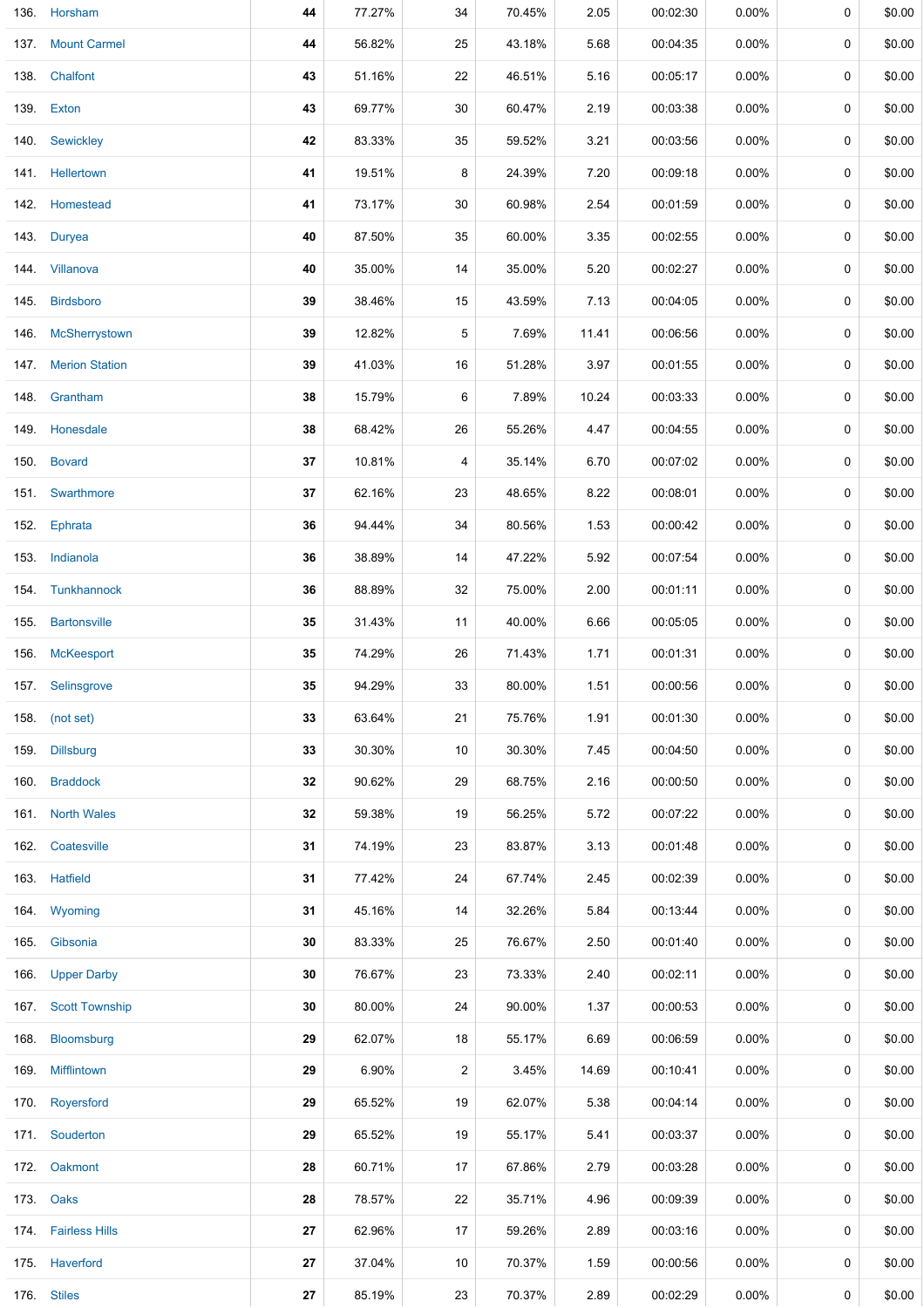|      | 177 Mount Joy         | 27 | 55.56%  | 15 | 55.56%        | 7.04        | 00:02:52 | $0.00\%$ | 0        | \$0.00  |
|------|-----------------------|----|---------|----|---------------|-------------|----------|----------|----------|---------|
|      | 178. Slippery Rock    | 27 | 70.37%  | 19 | 59.26%        | 6.96        | 00:07:22 | 0.00%    | 0        | \$0.00  |
|      | 179. Washington       | 27 | 96.30%  | 26 | 81.48%        | 1.52        | 00:00:29 | 0.00%    | 0        | \$0.00  |
|      | 180. East Stroudsburg | 26 | 80.77%  | 21 | 73.08%        | 2.96        | 00:01:17 | 0.00%    | 0        | \$0.00  |
|      | 181. Lansdowne        | 26 | 92.31%  | 24 | 73.08%        | 2.27        | 00:01:40 | 0.00%    | 0        | \$0.00  |
|      | 182. Marcus Hook      | 26 | 80.77%  | 21 | 53.85%        | 3.42        | 00:02:16 | 0.00%    | 0        | \$0.00  |
|      | 183. Mount Pocono     | 26 | 69.23%  | 18 | 50.00%        | 2.62        | 00:02:22 | 0.00%    | 0        | \$0.00  |
|      | 184. Pottsville       | 26 | 96.15%  | 25 | 92.31%        | 1.08        | 00:00:06 | 0.00%    | 0        | \$0.00  |
| 185. | <b>Broomall</b>       | 25 | 80.00%  | 20 | 92.00%        | 1.16        | 00:00:12 | 0.00%    | 0        | \$0.00  |
|      | 186. Butler           | 25 | 72.00%  | 18 | 72.00%        | 2.48        | 00:01:19 | $0.00\%$ | 0        | \$0.00  |
|      | 187. Jeannette        | 25 | 60.00%  | 15 | 60.00%        | 8.12        | 00:07:47 | 0.00%    | 0        | \$0.00  |
|      | 188. Lebanon          | 25 | 92.00%  | 23 | 80.00%        | 2.24        | 00:02:48 | 0.00%    | 0        | \$0.00  |
|      | 189. New Oxford       | 25 | 32.00%  | 8  | 24.00%        | 13.36       | 00:08:14 | 0.00%    | 0        | \$0.00  |
|      | 190. Milford          | 24 | 83.33%  | 20 | 70.83%        | 2.54        | 00:02:22 | 0.00%    | 0        | \$0.00  |
|      | 191. Bangor           | 23 | 86.96%  | 20 | 52.17%        | 2.65        | 00:01:49 | 0.00%    | 0        | \$0.00  |
|      | 192. Oreland          | 23 | 26.09%  | 6  | 21.74%        | 16.00       | 00:13:29 | 0.00%    | 0        | \$0.00  |
|      | 193. Shenandoah       | 23 | 100.00% | 23 | 95.65%        | 1.09        | 00:00:05 | 0.00%    | 0        | \$0.00  |
|      | 194. Springdale       | 23 | 52.17%  | 12 | 56.52%        | 2.48        | 00:05:52 | 0.00%    | 0        | \$0.00  |
|      | 195. Verona           | 23 | 52.17%  | 12 | 52.17%        | 4.52        | 00:03:54 | 0.00%    | 0        | \$0.00  |
|      | 196 Catasaugua        | 22 | 77.27%  | 17 | 72.73%        | 2.45        | 00:01:43 | 0.00%    | 0        | \$0.00  |
|      | 197. Grove City       | 22 | 77.27%  | 17 | 54.55%        | 2.36        | 00:03:47 | $0.00\%$ | $\Omega$ | \$0.00  |
|      | 198 Myerstown         | 22 | 22.73%  | 5  | 4.55%         | 8.09        | 00:05:18 | $0.00\%$ | 0        | \$0.00  |
|      | 199 Warrington        | 22 | 86.36%  | 19 | 72.73%        | 2.14        | 00:02:01 | 0.00%    | 0        | \$0.00  |
|      | 200. Bradford         | 21 | 71.43%  | 15 | 52.38%        | 5.05        | 00:03:44 | $0.00\%$ | 0        | \$0.00  |
|      | 201. Bridgeville      | 21 | 61.90%  | 13 | 52.38%        | 13.00       | 00:17:44 | 0.00%    | 0        | \$0.00  |
|      | 202. Canonsburg       | 21 | 80.95%  | 17 | 66.67%        | 2.62        | 00:02:29 | 0.00%    | 0        | \$0.00  |
|      | 203. Newtown Square   | 21 | 85.71%  | 18 | 52.38%        | 2.33        | 00:00:49 | 0.00%    | 0        | \$0.00  |
|      | 204. Hawley           | 20 | 80.00%  | 16 | 35.00%        | 16.00       | 00:11:06 | 0.00%    | 0        | \$0.00  |
|      | 205. Hermitage        | 20 | 95.00%  | 19 | 70.00%        | 4.60        | 00:02:16 | 0.00%    | 0        | \$0.00  |
|      | 206. Lehighton        | 20 | 100.00% | 20 | 95.00%        | 1.05        | 00:00:02 | 0.00%    | 0        | \$0.00  |
|      | 207. Monaca           | 20 | 50.00%  | 10 | 35.00%        | 8.45        | 00:15:03 | 0.00%    | 0        | \$0.00  |
|      | 208. New Castle       | 20 | 90.00%  | 18 | 90.00%        | 2.10        | 00:02:19 | 0.00%    | 0        | \$0.00  |
|      | 209. Abington         | 19 | 52.63%  | 10 | 78.95%        | 1.32        | 00:00:07 | 0.00%    | $\Omega$ | \$0.00  |
|      | 210. Douglassville    | 19 | 78.95%  | 15 | 78.95%        | 1.53        | 00:00:57 | 0.00%    | 0        | \$0.00  |
|      | 211 Quakertown        | 19 | 84.21%  | 16 | 73.68%        | 2.11        | 00:01:51 | $0.00\%$ | 0        | \$0.00  |
|      | 212. West Grove       | 19 | 89.47%  | 17 | 73.68%        | 1.47        | 00:00:15 | 0.00%    | 0        | \$0.00  |
|      | 213. Beaver Falls     | 18 | 72.22%  | 13 | 77.78%        | 3.00        | 00:01:31 | 0.00%    | 0        | \$0.00  |
|      | 214. Kutztown         | 18 | 100.00% | 18 | 77.78%        | 1.39        | 00:00:15 | 0.00%    | 0        | \$0.00  |
|      | 215. Linglestown      | 18 | 33.33%  | 6  | 22.22%        | 5.28        | 00:08:55 | $0.00\%$ | 0        | \$0.00  |
|      | 216. Ambridge         | 17 | 35.29%  | 6  | 35.29%        | 4.59        | 00:06:35 | 0.00%    | $\Omega$ | \$0.00  |
| 217  | Rovertown             | 17 | 76 47%  | 13 | <b>64 71%</b> | <b>3 RF</b> | uu cu uu | VoUU U   | $\cap$   | $CD$ 00 |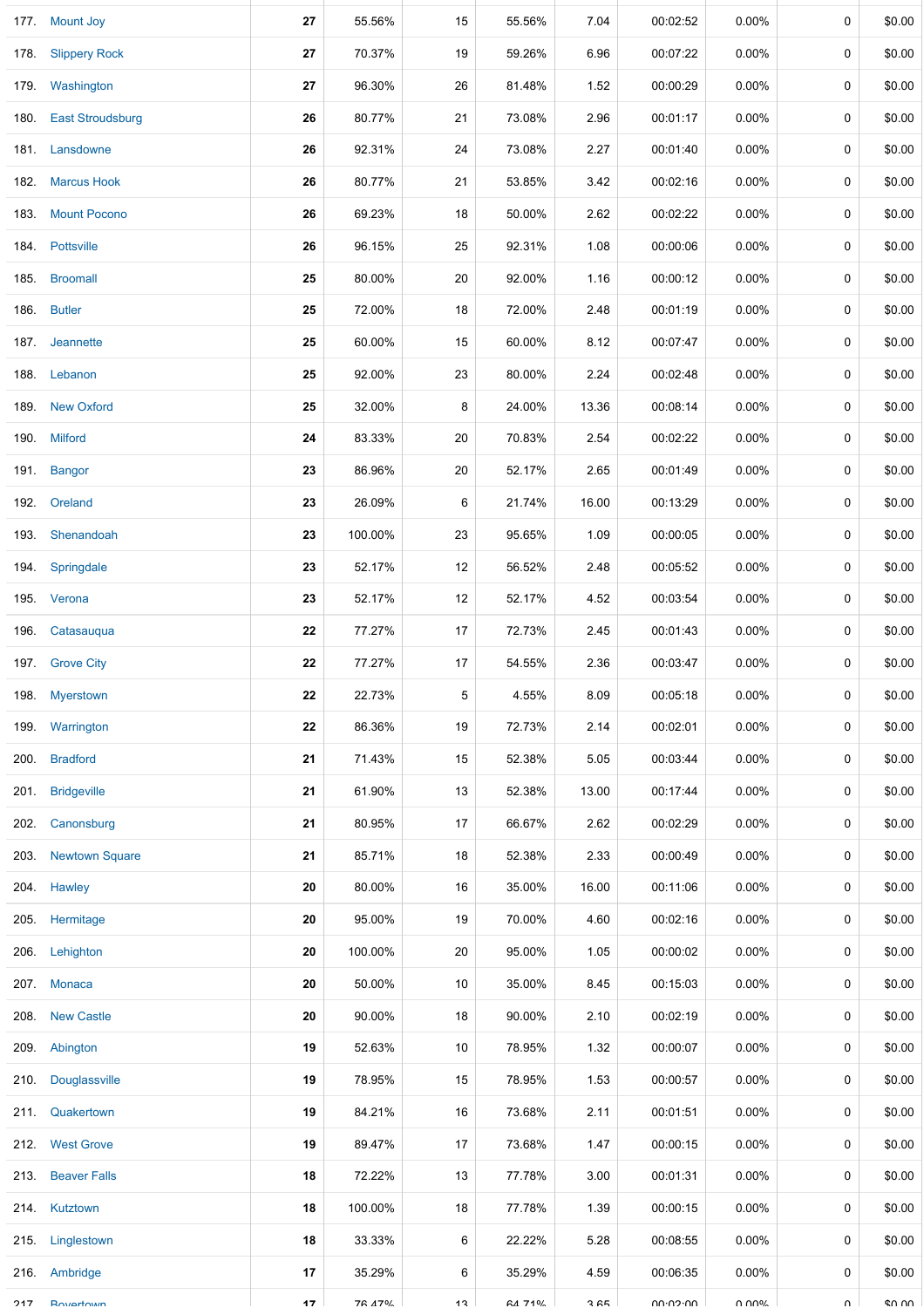|      | <b>DUYCROWIT</b>         |    | 10.7170 | ∪י             | $0 - 110$ | v.vv  | 00.02.00 | <b>0.000</b> |   | ψυ.υυ  |
|------|--------------------------|----|---------|----------------|-----------|-------|----------|--------------|---|--------|
|      | 218. Chester Heights     | 17 | 100.00% | 17             | 70.59%    | 1.59  | 00:00:35 | $0.00\%$     | 0 | \$0.00 |
|      | 219. Devon               | 17 | 64.71%  | 11             | 64.71%    | 2.12  | 00:01:38 | $0.00\%$     | 0 | \$0.00 |
|      | 220. Dresher             | 17 | 100.00% | 17             | 94.12%    | 1.18  | 00:00:02 | $0.00\%$     | 0 | \$0.00 |
|      | 221. Frackville          | 17 | 23.53%  | 4              | 17.65%    | 8.82  | 00:16:48 | $0.00\%$     | 0 | \$0.00 |
|      | 222. Freeland            | 17 | 41.18%  | $\overline{7}$ | 35.29%    | 11.71 | 00:11:09 | $0.00\%$     | 0 | \$0.00 |
|      | 223. Indiana             | 17 | 70.59%  | 12             | 52.94%    | 3.76  | 00:05:01 | $0.00\%$     | 0 | \$0.00 |
|      | 224. Landisville         | 17 | 17.65%  | 3              | 35.29%    | 11.24 | 00:07:41 | $0.00\%$     | 0 | \$0.00 |
|      | 225. Richboro            | 17 | 76.47%  | 13             | 76.47%    | 5.94  | 00:02:03 | $0.00\%$     | 0 | \$0.00 |
|      | 226. Wallingford         | 17 | 41.18%  | $\overline{7}$ | 29.41%    | 5.24  | 00:05:45 | $0.00\%$     | 0 | \$0.00 |
|      | 227. Avondale            | 16 | 31.25%  | 5              | 18.75%    | 15.69 | 00:12:35 | $0.00\%$     | 0 | \$0.00 |
|      | 228. Clifton Heights     | 16 | 100.00% | 16             | 81.25%    | 2.88  | 00:01:28 | $0.00\%$     | 0 | \$0.00 |
|      | 229. Dallas              | 16 | 93.75%  | 15             | 75.00%    | 2.50  | 00:02:00 | $0.00\%$     | 0 | \$0.00 |
|      | 230. Huntingdon          | 16 | 68.75%  | 11             | 81.25%    | 1.38  | 00:00:17 | 0.00%        | 0 | \$0.00 |
|      | 231. North East          | 16 | 62.50%  | 10             | 50.00%    | 3.50  | 00:03:48 | $0.00\%$     | 0 | \$0.00 |
|      | 232. Oxford              | 16 | 93.75%  | 15             | 93.75%    | 1.12  | 00:00:01 | $0.00\%$     | 0 | \$0.00 |
|      | 233. Rheems              | 16 | 25.00%  | 4              | 43.75%    | 6.69  | 00:03:27 | $0.00\%$     | 0 | \$0.00 |
|      | 234. West Conshohocken   | 16 | 43.75%  | $\overline{7}$ | 68.75%    | 1.69  | 00:02:07 | $0.00\%$     | 0 | \$0.00 |
|      | 235. Fountainville       | 15 | 100.00% | 15             | 86.67%    | 1.27  | 00:00:45 | $0.00\%$     | 0 | \$0.00 |
|      | 236. Lawrence            | 15 | 100.00% | 15             | 93.33%    | 1.33  | 00:00:12 | $0.00\%$     | 0 | \$0.00 |
|      | 237. Lionville           | 15 | 93.33%  | 14             | 66.67%    | 2.60  | 00:01:35 | $0.00\%$     | 0 | \$0.00 |
|      | 238. Nazareth            | 15 | 66.67%  | 10             | 46.67%    | 1.93  | 00:01:00 | $0.00\%$     | 0 | \$0.00 |
|      | 239. Akron               | 14 | 92.86%  | 13             | 78.57%    | 1.86  | 00:00:27 | 0.00%        | 0 | \$0.00 |
|      | 240. Latrobe             | 14 | 100.00% | 14             | 78.57%    | 1.50  | 00:03:10 | $0.00\%$     | 0 | \$0.00 |
|      | 241. Lewisberry          | 14 | 7.14%   | 1              | 78.57%    | 2.14  | 00:04:09 | $0.00\%$     | 0 | \$0.00 |
|      | 242. Waynesburg          | 14 | 71.43%  | 10             | 85.71%    | 1.14  | 00:00:13 | $0.00\%$     | 0 | \$0.00 |
|      | 243. Apollo              | 13 | 30.77%  | 4              | 46.15%    | 4.15  | 00:06:12 | $0.00\%$     | 0 | \$0.00 |
|      | 244. Croydon             | 13 | 84.62%  | 11             | 53.85%    | 4.69  | 00:05:12 | $0.00\%$     | 0 | \$0.00 |
|      | 245. Darby               | 13 | 53.85%  | $\overline{7}$ | 46.15%    | 1.85  | 00:00:37 | $0.00\%$     | 0 | \$0.00 |
| 246. | Duncannon                | 13 | 69.23%  | 9              | 38.46%    | 7.62  | 00:05:28 | $0.00\%$     | 0 | \$0.00 |
|      | 247. Glenolden           | 13 | 84.62%  | 11             | 92.31%    | 1.15  | 00:00:09 | $0.00\%$     | 0 | \$0.00 |
|      | 248. Jefferson           | 13 | 61.54%  | 8              | 53.85%    | 2.31  | 00:01:40 | 0.00%        | 0 | \$0.00 |
|      | 249. Kulpsville          | 13 | 53.85%  | $\overline{7}$ | 15.38%    | 9.77  | 00:09:24 | $0.00\%$     | 0 | \$0.00 |
|      | 250. Oil City            | 13 | 92.31%  | 12             | 69.23%    | 2.54  | 00:02:29 | $0.00\%$     | 0 | \$0.00 |
|      | 251. Perkasie            | 13 | 84.62%  | 11             | 84.62%    | 1.23  | 00:00:38 | $0.00\%$     | 0 | \$0.00 |
|      | 252. Ridley Park         | 13 | 30.77%  | 4              | 30.77%    | 13.54 | 00:13:11 | $0.00\%$     | 0 | \$0.00 |
|      | 253. Saxonburg           | 13 | 84.62%  | 11             | 76.92%    | 1.38  | 00:00:06 | $0.00\%$     | 0 | \$0.00 |
|      | 254. Center Valley       | 12 | 58.33%  | $\overline{7}$ | 66.67%    | 2.33  | 00:04:18 | $0.00\%$     | 0 | \$0.00 |
| 255. | <b>Gwynedd Valley</b>    | 12 | 100.00% | 12             | 16.67%    | 2.00  | 00:00:44 | $0.00\%$     | 0 | \$0.00 |
|      | 256. Warren              | 12 | 100.00% | 12             | 83.33%    | 1.25  | 00:00:25 | $0.00\%$     | 0 | \$0.00 |
|      | 257. Washington Crossing | 12 | 75.00%  | 9              | 50.00%    | 3.00  | 00:02:49 | 0.00%        | 0 | \$0.00 |
|      |                          |    |         |                |           |       |          |              |   |        |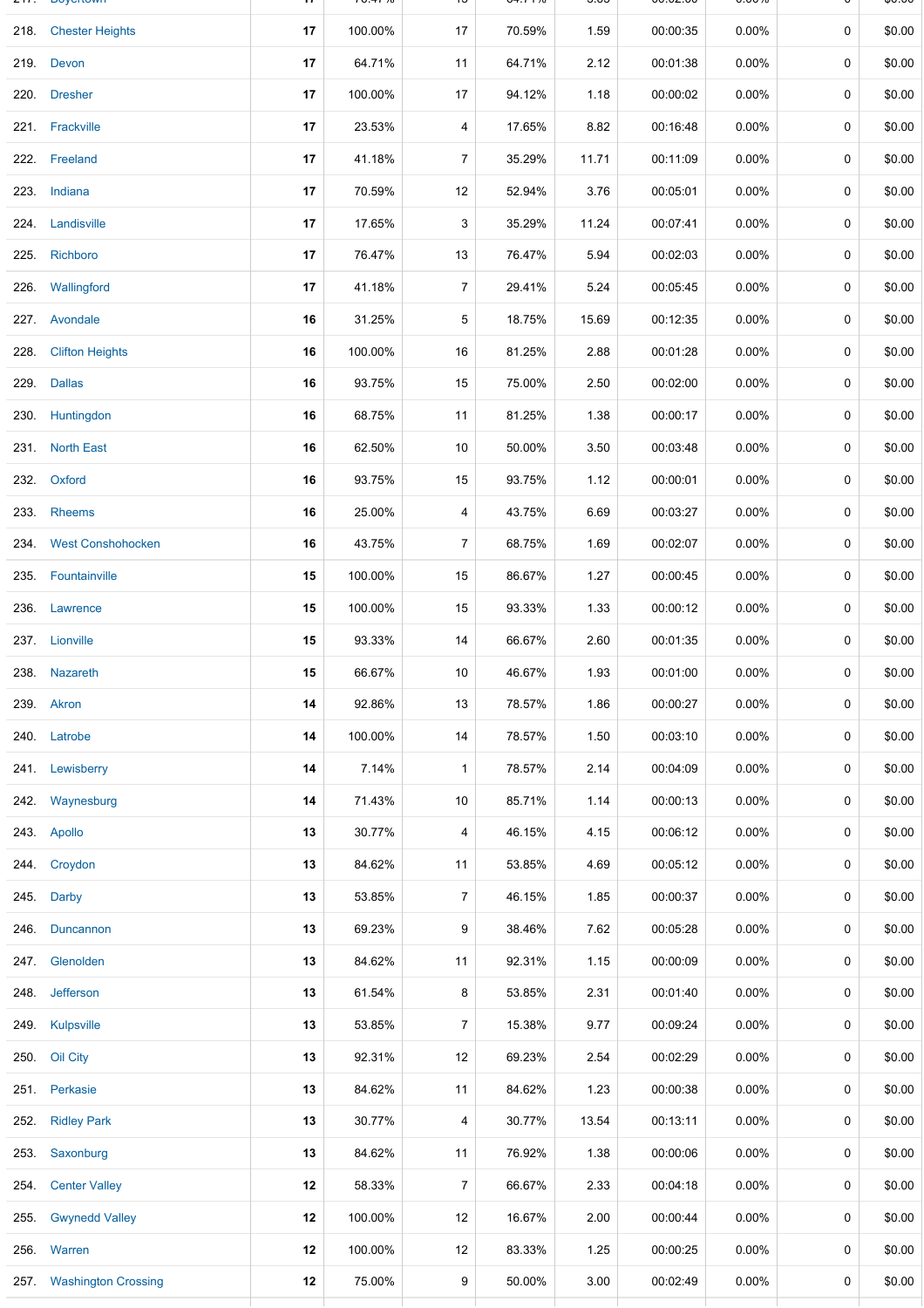| 258. | Moon                    | 12 | 33.33%  | 4              | 16.67%  | 6.83  | 00:09:06 | 0.00%    | 0         | \$0.00 |
|------|-------------------------|----|---------|----------------|---------|-------|----------|----------|-----------|--------|
|      | 259. Arcola             | 11 | 45.45%  | 5              | 45.45%  | 4.36  | 00:04:55 | $0.00\%$ | 0         | \$0.00 |
| 260. | <b>Brookhaven</b>       | 11 | 90.91%  | 10             | 54.55%  | 2.00  | 00:02:19 | $0.00\%$ | 0         | \$0.00 |
|      | 261. Carbondale         | 11 | 100.00% | 11             | 63.64%  | 3.18  | 00:02:23 | $0.00\%$ | 0         | \$0.00 |
| 262. | Colmar                  | 11 | 54.55%  | 6              | 27.27%  | 15.91 | 00:16:38 | 0.00%    | 0         | \$0.00 |
|      | 263. Connellsville      | 11 | 100.00% | 11             | 81.82%  | 1.36  | 00:00:52 | $0.00\%$ | 0         | \$0.00 |
|      | 264. Coopersburg        | 11 | 90.91%  | 10             | 81.82%  | 1.18  | 00:00:03 | 0.00%    | $\pmb{0}$ | \$0.00 |
|      | 265. DuBois             | 11 | 90.91%  | 10             | 90.91%  | 1.09  | 00:00:05 | $0.00\%$ | 0         | \$0.00 |
| 266. | Kittanning              | 11 | 90.91%  | 10             | 72.73%  | 1.55  | 00:00:20 | $0.00\%$ | 0         | \$0.00 |
|      | 267. Palmerton          | 11 | 81.82%  | 9              | 90.91%  | 1.27  | 00:00:23 | $0.00\%$ | 0         | \$0.00 |
|      | 268. Pen Argyl          | 11 | 72.73%  | 8              | 63.64%  | 2.45  | 00:06:16 | $0.00\%$ | 0         | \$0.00 |
| 269. | <b>Spring House</b>     | 11 | 81.82%  | 9              | 81.82%  | 1.64  | 00:01:01 | $0.00\%$ | 0         | \$0.00 |
|      | 270. Telford            | 11 | 100.00% | 11             | 63.64%  | 3.27  | 00:04:54 | $0.00\%$ | 0         | \$0.00 |
|      | 271. Vandergrift        | 11 | 63.64%  | $\overline{7}$ | 81.82%  | 2.55  | 00:04:21 | 0.00%    | 0         | \$0.00 |
|      | 272. York Springs       | 11 | 90.91%  | 10             | 81.82%  | 1.64  | 00:00:20 | 0.00%    | 0         | \$0.00 |
|      | 273. West Goshen        | 11 | 81.82%  | 9              | 72.73%  | 1.27  | 00:00:09 | 0.00%    | 0         | \$0.00 |
|      | 274. Berwick            | 10 | 100.00% | 10             | 80.00%  | 1.60  | 00:01:01 | $0.00\%$ | 0         | \$0.00 |
|      | 275. Brodheadsville     | 10 | 70.00%  | $\overline{7}$ | 60.00%  | 2.20  | 00:00:28 | $0.00\%$ | 0         | \$0.00 |
| 276. | <b>Danville</b>         | 10 | 80.00%  | 8              | 40.00%  | 3.50  | 00:13:06 | $0.00\%$ | 0         | \$0.00 |
|      | 277. Dover              | 10 | 60.00%  | 6              | 100.00% | 1.00  | 00:00:00 | $0.00\%$ | 0         | \$0.00 |
| 278. | Edinboro                | 10 | 60.00%  | 6              | 60.00%  | 4.70  | 00:01:14 | $0.00\%$ | 0         | \$0.00 |
|      | 279. Fairfield          | 10 | 30.00%  | 3              | 100.00% | 1.00  | 00:00:00 | 0.00%    | 0         | \$0.00 |
| 280. | <b>Fairview Village</b> | 10 | 90.00%  | 9              | 70.00%  | 1.70  | 00:00:41 | 0.00%    | 0         | \$0.00 |
|      | 281. Leetsdale          | 10 | 80.00%  | 8              | 30.00%  | 4.50  | 00:05:22 | $0.00\%$ | 0         | \$0.00 |
|      | 282. Ligonier           | 10 | 50.00%  | 5              | 20.00%  | 4.80  | 00:04:44 | 0.00%    | 0         | \$0.00 |
|      | 283. Lock Haven         | 10 | 100.00% | 10             | 60.00%  | 1.50  | 00:00:18 | $0.00\%$ | 0         | \$0.00 |
|      | 284. Loretto            | 10 | 60.00%  | 6              | 50.00%  | 11.70 | 00:09:54 | $0.00\%$ | 0         | \$0.00 |
| 285. | <b>Mahanoy City</b>     | 10 | 90.00%  | 9              | 60.00%  | 8.70  | 00:02:31 | $0.00\%$ | 0         | \$0.00 |
| 286. | Monongahela             | 10 | 70.00%  | 7              | 30.00%  | 9.00  | 00:10:49 | $0.00\%$ | 0         | \$0.00 |
| 287. | <b>Red Lion</b>         | 10 | 90.00%  | 9              | 60.00%  | 3.10  | 00:03:03 | 0.00%    | 0         | \$0.00 |
|      | 288. Sayre              | 10 | 100.00% | 10             | 80.00%  | 1.70  | 00:00:31 | $0.00\%$ | 0         | \$0.00 |
| 289. | Smoketown               | 10 | 20.00%  | 2              | 80.00%  | 3.40  | 00:08:51 | $0.00\%$ | 0         | \$0.00 |
| 290. | Somerset                | 10 | 100.00% | 10             | 80.00%  | 1.20  | 00:02:45 | 0.00%    | 0         | \$0.00 |
|      | 291. University Park    | 10 | 100.00% | 10             | 70.00%  | 2.00  | 00:03:26 | 0.00%    | 0         | \$0.00 |
|      | 292. Westtown           | 10 | 80.00%  | 8              | 60.00%  | 3.20  | 00:01:49 | $0.00\%$ | 0         | \$0.00 |
|      | 293. Ashland            | 9  | 100.00% | 9              | 66.67%  | 5.44  | 00:12:16 | $0.00\%$ | 0         | \$0.00 |
| 294. | <b>Baden</b>            | 9  | 77.78%  | $\overline{7}$ | 88.89%  | 1.11  | 00:00:02 | $0.00\%$ | 0         | \$0.00 |
|      | 295. Chester            | 9  | 44.44%  | 4              | 100.00% | 1.00  | 00:00:00 | $0.00\%$ | 0         | \$0.00 |
| 296. | Houtzdale               | 9  | 66.67%  | 6              | 44.44%  | 4.89  | 00:06:11 | 0.00%    | 0         | \$0.00 |
|      | 297. Lake Ariel         | 9  | 77.78%  | 7              | 66.67%  | 1.44  | 00:00:41 | $0.00\%$ | 0         | \$0.00 |
|      | 298. Monessen           | 9  | 100.00% | 9              | 55.56%  | 3.67  | 00:08:20 | 0.00%    | 0         | \$0.00 |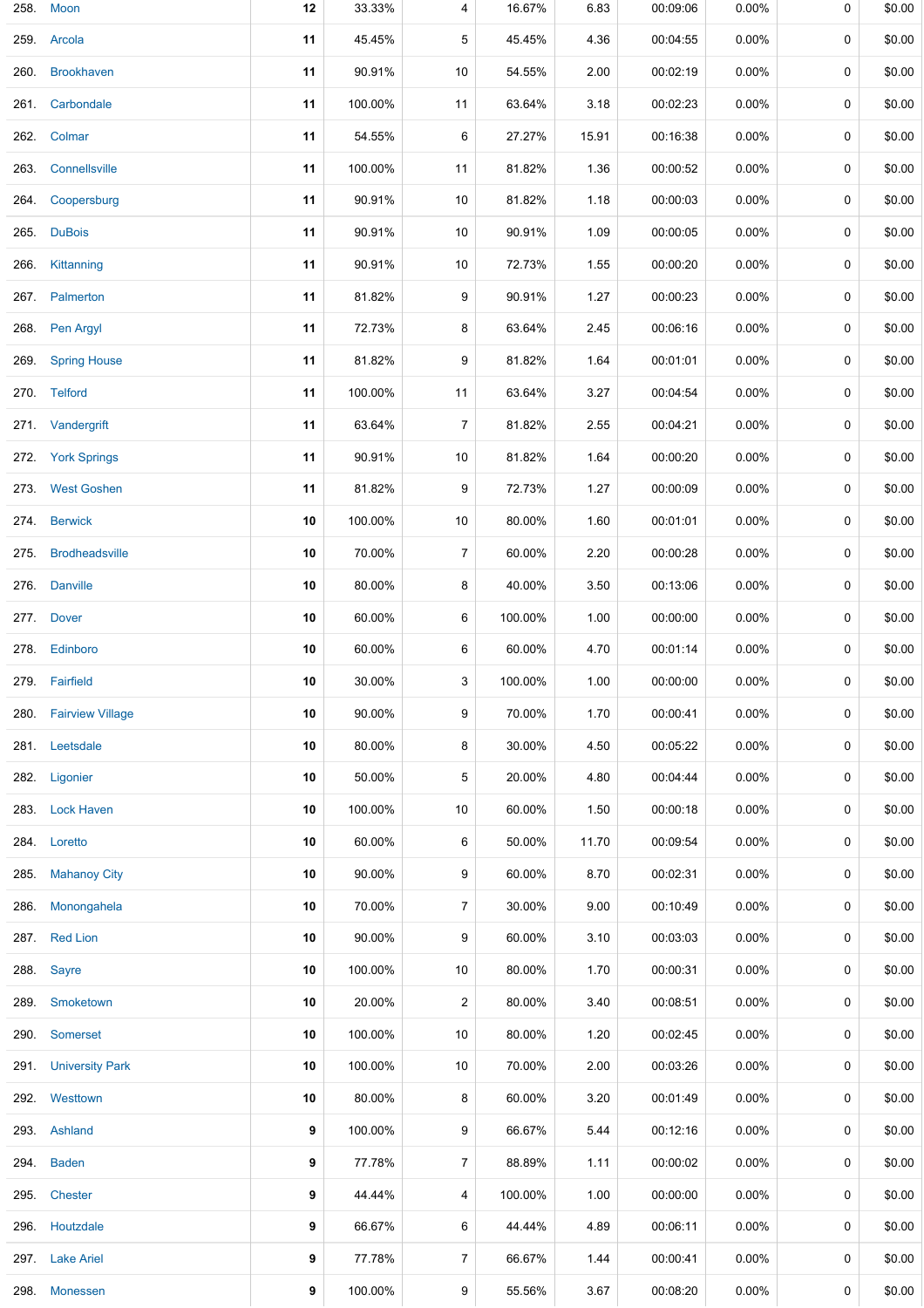|      | 299. Montrose           | 9              | 66.67%  | 6              | 77.78%  | 4.00  | 00:07:21 | 0.00%    | 0 | \$0.00 |
|------|-------------------------|----------------|---------|----------------|---------|-------|----------|----------|---|--------|
|      | 300. Schwenksville      | 9              | 77.78%  | 7              | 77.78%  | 1.22  | 00:00:02 | 0.00%    | 0 | \$0.00 |
|      | 301. Summerdale         | 9              | 33.33%  | 3              | 44.44%  | 3.89  | 00:12:17 | 0.00%    | 0 | \$0.00 |
|      | 302. Thorndale          | 9              | 77.78%  | $\overline{7}$ | 88.89%  | 1.22  | 00:00:05 | 0.00%    | 0 | \$0.00 |
|      | 303. Titusville         | 9              | 88.89%  | 8              | 77.78%  | 1.33  | 00:00:23 | 0.00%    | 0 | \$0.00 |
|      | 304. Wind Gap           | 9              | 77.78%  | $\overline{7}$ | 77.78%  | 1.33  | 00:00:14 | 0.00%    | 0 | \$0.00 |
|      | 305. York Haven         | 9              | 44.44%  | 4              | 22.22%  | 19.44 | 00:24:45 | 0.00%    | 0 | \$0.00 |
|      | 306. Upper St. Clair    | 9              | 88.89%  | 8              | 66.67%  | 2.89  | 00:03:36 | 0.00%    | 0 | \$0.00 |
|      | 307. Barnesville        | 8              | 100.00% | 8              | 87.50%  | 1.25  | 00:00:30 | 0.00%    | 0 | \$0.00 |
|      | 308. Biglerville        | 8              | 37.50%  | 3              | 25.00%  | 13.25 | 00:31:45 | $0.00\%$ | 0 | \$0.00 |
|      | 309. California         | 8              | 100.00% | 8              | 87.50%  | 1.12  | 00:00:06 | 0.00%    | 0 | \$0.00 |
|      | 310. East Petersburg    | 8              | 62.50%  | 5              | 87.50%  | 3.50  | 00:00:21 | 0.00%    | 0 | \$0.00 |
|      | 311. Fleetwood          | 8              | 62.50%  | 5              | 62.50%  | 2.88  | 00:03:43 | $0.00\%$ | 0 | \$0.00 |
|      | 312. Fredericktown      | 8              | 12.50%  | $\mathbf{1}$   | 25.00%  | 4.88  | 00:06:50 | 0.00%    | 0 | \$0.00 |
|      | 313. Landenberg         | 8              | 100.00% | 8              | 87.50%  | 2.12  | 00:03:53 | $0.00\%$ | 0 | \$0.00 |
|      | 314. Lewistown          | 8              | 50.00%  | 4              | 62.50%  | 4.25  | 00:01:37 | $0.00\%$ | 0 | \$0.00 |
|      | 315. Mansfield          | 8              | 87.50%  | $\overline{7}$ | 87.50%  | 1.12  | 00:00:02 | $0.00\%$ | 0 | \$0.00 |
|      | 316. Millville          | 8              | 12.50%  | $\mathbf{1}$   | 37.50%  | 6.38  | 00:11:31 | $0.00\%$ | 0 | \$0.00 |
|      | 317. Spring City        | 8              | 87.50%  | $\overline{7}$ | 75.00%  | 1.75  | 00:00:54 | 0.00%    | 0 | \$0.00 |
|      | 318. Zelienople         | 8              | 75.00%  | 6              | 62.50%  | 1.50  | 00:05:22 | $0.00\%$ | 0 | \$0.00 |
|      | 319. Aliquippa          | $\overline{7}$ | 57.14%  | 4              | 57.14%  | 1.71  | 00:00:40 | $0.00\%$ | 0 | \$0.00 |
|      | 320. North Belle Vernon | $\overline{7}$ | 71.43%  | 5              | 85.71%  | 2.14  | 00:01:35 | $0.00\%$ | 0 | \$0.00 |
|      | 321. Brookville         | $\overline{7}$ | 100.00% | $\overline{7}$ | 100.00% | 1.00  | 00:00:00 | 0.00%    | 0 | \$0.00 |
| 322. | Coudersport             | $\overline{7}$ | 100.00% | $\overline{7}$ | 85.71%  | 1.14  | 00:01:57 | 0.00%    | 0 | \$0.00 |
| 323. | Emigsville              | 7              | 42.86%  | 3              | 42.86%  | 3.71  | 00:03:08 | 0.00%    | 0 | \$0.00 |
|      | 324. Enola              | $\overline{7}$ | 57.14%  | 4              | 71.43%  | 1.43  | 00:00:04 | 0.00%    | 0 | \$0.00 |
|      | 325. Folsom             | 7              | 100.00% | $\overline{7}$ | 100.00% | 1.00  | 00:00:00 | $0.00\%$ | 0 | \$0.00 |
| 326. | Franconia               | $\overline{7}$ | 57.14%  | 4              | 57.14%  | 2.71  | 00:04:20 | 0.00%    | 0 | \$0.00 |
| 327. | Manchester              | 7              | 100.00% | $\overline{7}$ | 57.14%  | 2.86  | 00:02:09 | $0.00\%$ | 0 | \$0.00 |
| 328. | <b>Millersville</b>     | $\overline{7}$ | 100.00% | $\overline{7}$ | 85.71%  | 1.71  | 00:00:56 | 0.00%    | 0 | \$0.00 |
| 329. | Montgomeryville         | $\overline{7}$ | 85.71%  | 6              | 85.71%  | 1.29  | 00:00:19 | 0.00%    | 0 | \$0.00 |
| 330. | <b>Muncy</b>            | $\overline{7}$ | 100.00% | $\overline{7}$ | 85.71%  | 1.29  | 00:07:26 | 0.00%    | 0 | \$0.00 |
|      | 331 New Holland         | $\overline{7}$ | 85.71%  | 6              | 42.86%  | 6.43  | 00:08:33 | 0.00%    | 0 | \$0.00 |
| 332. | Northampton             | 7              | 71.43%  | 5              | 85.71%  | 1.71  | 00:00:58 | 0.00%    | 0 | \$0.00 |
|      | 333. Sarver             | 7              | 100.00% | $\overline{7}$ | 85.71%  | 1.29  | 00:00:56 | 0.00%    | 0 | \$0.00 |
|      | 334. Scottdale          | 7              | 85.71%  | 6              | 100.00% | 1.00  | 00:00:00 | 0.00%    | 0 | \$0.00 |
| 335. | Shavertown              | $\overline{7}$ | 100.00% | $\overline{7}$ | 28.57%  | 4.29  | 00:02:10 | 0.00%    | 0 | \$0.00 |
| 336. | Shrewsbury              | 7              | 100.00% | $\overline{7}$ | 71.43%  | 1.43  | 00:00:14 | $0.00\%$ | 0 | \$0.00 |
| 337. | St. Marys               | $\overline{7}$ | 100.00% | $\overline{7}$ | 42.86%  | 2.29  | 00:01:54 | 0.00%    | 0 | \$0.00 |
|      | 338. Susquehanna        | $\overline{7}$ | 14.29%  | $\mathbf{1}$   | 28.57%  | 5.57  | 00:06:13 | 0.00%    | 0 | \$0.00 |
|      | 339. Tobyhanna          | $\overline{7}$ | 85.71%  | 6              | 85.71%  | 1.43  | 00:00:42 | 0.00%    | 0 | \$0.00 |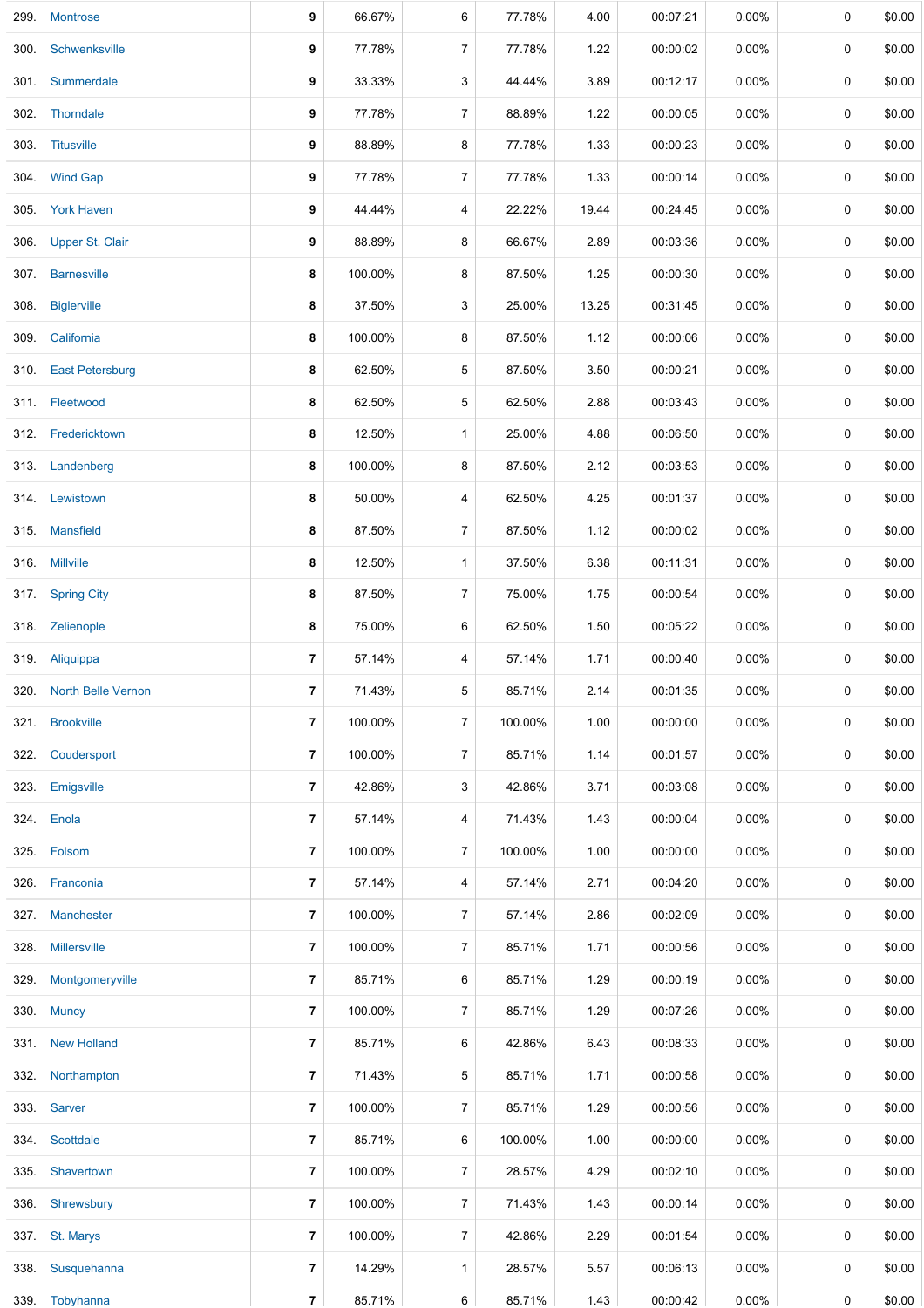|      | 340. West Newton        | 7 | 14.29%          | $\mathbf 1$    | 42.86%        | 7.00                 | 00:15:15 | 0.00%       | 0 | \$0.00 |
|------|-------------------------|---|-----------------|----------------|---------------|----------------------|----------|-------------|---|--------|
|      | 341. Bentleyville       | 6 | 33.33%          | $\overline{c}$ | 66.67%        | 2.50                 | 00:02:17 | 0.00%       | 0 | \$0.00 |
|      | 342. Bernville          | 6 | 100.00%         | 6              | 83.33%        | 1.50                 | 00:00:24 | 0.00%       | 0 | \$0.00 |
|      | 343. Coplay             | 6 | 100.00%         | 6              | 83.33%        | 1.17                 | 00:00:08 | 0.00%       | 0 | \$0.00 |
|      | 344. Dublin             | 6 | 100.00%         | 6              | 83.33%        | 1.33                 | 00:00:24 | $0.00\%$    | 0 | \$0.00 |
| 345. | <b>East Greenville</b>  | 6 | 83.33%          | 5              | 66.67%        | 2.33                 | 00:00:51 | 0.00%       | 0 | \$0.00 |
|      | 346. Ellwood City       | 6 | 100.00%         | 6              | 83.33%        | 1.17                 | 00:00:13 | 0.00%       | 0 | \$0.00 |
|      | 347. Holmes             | 6 | 100.00%         | 6              | 66.67%        | 2.17                 | 00:00:40 | 0.00%       | 0 | \$0.00 |
|      | 348. Jim Thorpe         | 6 | 100.00%         | 6              | 66.67%        | 1.67                 | 00:00:23 | $0.00\%$    | 0 | \$0.00 |
|      | 349. Lampeter           | 6 | 33.33%          | $\overline{c}$ | 66.67%        | 2.00                 | 00:03:32 | 0.00%       | 0 | \$0.00 |
|      | 350. Loysville          | 6 | 33.33%          | 2              | 33.33%        | 8.83                 | 00:21:57 | 0.00%       | 0 | \$0.00 |
|      | 351. Norwood            | 6 | 66.67%          | 4              | 33.33%        | 3.83                 | 00:06:09 | 0.00%       | 0 | \$0.00 |
|      | 352. Pine Grove         | 6 | 100.00%         | 6              | 66.67%        | 2.33                 | 00:01:47 | 0.00%       | 0 | \$0.00 |
|      | 353. Red Hill           | 6 | 83.33%          | 5              | 66.67%        | 2.17                 | 00:03:09 | $0.00\%$    | 0 | \$0.00 |
|      | 354 Sidman              | 6 | 100.00%         | 6              | 33.33%        | 4.17                 | 00:05:53 | 0.00%       | 0 | \$0.00 |
|      | 355. Saint Michael      | 6 | 83.33%          | 5              | 50.00%        | 2.67                 | 00:00:35 | 0.00%       | 0 | \$0.00 |
| 356. | <b>Sunbury</b>          | 6 | 83.33%          | 5              | 83.33%        | 1.83                 | 00:01:21 | 0.00%       | 0 | \$0.00 |
|      | 357. Warrendale         | 6 | 83.33%          | 5              | 83.33%        | 3.83                 | 00:02:36 | 0.00%       | 0 | \$0.00 |
|      | 358. Wellsboro          | 6 | 100.00%         | 6              | 100.00%       | 1.00                 | 00:00:00 | 0.00%       | 0 | \$0.00 |
|      | 359. Penn Hills         | 6 | 83.33%          | 5              | 50.00%        | 2.67                 | 00:00:20 | 0.00%       | 0 | \$0.00 |
|      | 360. Adamsburg          | 5 | 100.00%         | 5              | 100.00%       | 1.00                 | 00:00:00 | $0.00\%$    | 0 | \$0.00 |
|      | 361. Beaver             | 5 | 100.00%         | 5              | 60.00%        | 6.80                 | 00:09:36 | 0.00%       | 0 | \$0.00 |
|      | 362. Forest City        | 5 | 100.00%         | 5              | 80.00%        | 1.80                 | 00:00:38 | 0.00%       | 0 | \$0.00 |
|      | 363. Frederick          | 5 | 80.00%          | 4              | 60.00%        | 3.80                 | 00:01:41 | $0.00\%$    | 0 | \$0.00 |
| 364. | <b>Glen Riddle Lima</b> | 5 | 80.00%          | 4              | 40.00%        | 8.80                 | 00:15:32 | $0.00\%$    | 0 | \$0.00 |
| 365. | Greenville              | 5 | 100.00%         | 5              | 80.00%        | 1.20                 | 00:00:25 | 0.00%       | 0 | \$0.00 |
|      | 366. Hamburg            | 5 | 80.00%          | 4              | 40.00%        | 3.80                 | 00:14:31 | 0.00%       | 0 | \$0.00 |
|      | 367. Lincoln University | 5 | 100.00%         | 5              | 80.00%        | 1.40                 | 00:00:19 | 0.00%       | 0 | \$0.00 |
|      | 368. Mars               | 5 | 100.00%         | 5              | 40.00%        | 11.80                | 00:03:07 | 0.00%       | 0 | \$0.00 |
|      | 369. Millersburg        | 5 | 100.00%         | 5              | 40.00%        | 2.20                 | 00:01:38 | 0.00%       | 0 | \$0.00 |
|      | 370. Milroy             | 5 | $0.00\%$        | 0              | 0.00%         | 5.40                 | 00:01:18 | 0.00%       | 0 | \$0.00 |
|      | 371. Mountain Top       | 5 | 80.00%          | 4              | 80.00%        | 1.40                 | 00:01:19 | $0.00\%$    | 0 | \$0.00 |
| 372. | <b>North Versailles</b> | 5 | 80.00%          | 4              | 60.00%        | 1.60                 | 00:03:00 | $0.00\%$    | 0 | \$0.00 |
|      | 373. Penns Park         | 5 | 40.00%          | $\overline{2}$ | 20.00%        | 9.20                 | 00:07:15 | 0.00%       | 0 | \$0.00 |
|      | 374. Sharon             | 5 | 100.00%         | 5              | 60.00%        | 3.40                 | 00:01:59 | 0.00%       | 0 | \$0.00 |
|      | 375. Slatington         | 5 | 80.00%          | 4              | 100.00%       | 1.00                 | 00:00:00 | 0.00%       | 0 | \$0.00 |
|      | 376. Strasburg          | 5 | 100.00%         | 5              | 80.00%        | 1.40                 | 00:00:50 | 0.00%       | 0 | \$0.00 |
|      | 377. Tyrone             | 5 | 100.00%         | 5              | 80.00%        | 1.20                 | 00:01:24 | 0.00%       | 0 | \$0.00 |
|      | 378. Hampton Township   | 5 | 80.00%          | 4              | 80.00%        | 1.20                 | 00:00:36 | 0.00%       | 0 | \$0.00 |
|      | 379. Lower Burrell      | 5 | 40.00%          | $\overline{2}$ | 60.00%        | 1.40                 | 00:00:14 | $0.00\%$    | 0 | \$0.00 |
|      |                         |   | -- --- <i>-</i> |                | $- - - - - -$ | $\sim$ $\sim$ $\sim$ | 22 27 22 | $- - - - -$ |   |        |

339. Tobyhanna **7** 85.71% 6 85.71% 1.43 00:00:42 0.00% 0 \$0.00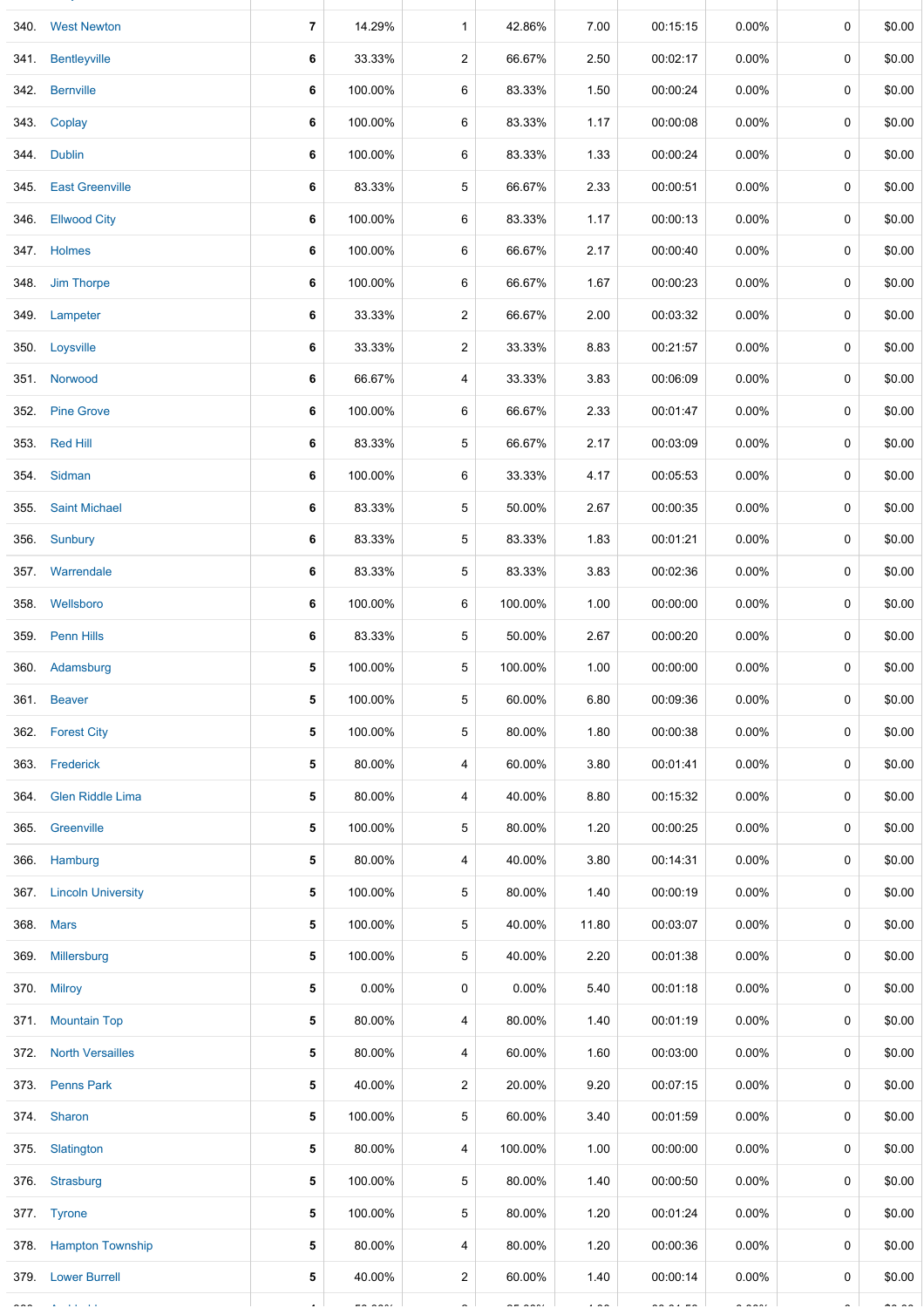|      | 380. Archbald             | 4 | 50.00%  | 2              | 25.00%   | 4.00 | 00:01:56 | $0.00\%$ | 0         | \$0.00 |
|------|---------------------------|---|---------|----------------|----------|------|----------|----------|-----------|--------|
| 381. | <b>Chester Springs</b>    | 4 | 100.00% | 4              | 75.00%   | 1.25 | 00:01:37 | 0.00%    | 0         | \$0.00 |
|      | 382. Clarion              | 4 | 100.00% | 4              | 75.00%   | 2.00 | 00:01:30 | $0.00\%$ | 0         | \$0.00 |
| 383. | <b>Delaware Water Gap</b> | 4 | 75.00%  | 3              | 75.00%   | 1.25 | 00:00:02 | 0.00%    | 0         | \$0.00 |
|      | 384. Eagleville           | 4 | 100.00% | 4              | 100.00%  | 1.00 | 00:00:00 | 0.00%    | 0         | \$0.00 |
| 385. | Ellsworth                 | 4 | 50.00%  | 2              | 25.00%   | 3.25 | 00:01:38 | 0.00%    | $\pmb{0}$ | \$0.00 |
| 386. | Essington                 | 4 | 100.00% | 4              | 75.00%   | 1.50 | 00:00:24 | 0.00%    | 0         | \$0.00 |
|      | 387. Export               | 4 | 100.00% | 4              | 25.00%   | 3.00 | 00:02:01 | 0.00%    | 0         | \$0.00 |
|      | 388. Fairview             | 4 | 100.00% | 4              | 75.00%   | 2.00 | 00:01:09 | 0.00%    | 0         | \$0.00 |
|      | 389. Fawn Grove           | 4 | 100.00% | 4              | 75.00%   | 1.50 | 00:01:22 | $0.00\%$ | 0         | \$0.00 |
| 390. | Folcroft                  | 4 | 75.00%  | 3              | 75.00%   | 2.00 | 00:00:14 | 0.00%    | 0         | \$0.00 |
|      | 391. Ford City            | 4 | 100.00% | 4              | 100.00%  | 1.00 | 00:00:00 | 0.00%    | 0         | \$0.00 |
| 392. | Glassport                 | 4 | 100.00% | 4              | 100.00%  | 1.00 | 00:00:00 | 0.00%    | 0         | \$0.00 |
|      | 393. Goodville            | 4 | 75.00%  | 3              | 25.00%   | 1.75 | 00:00:10 | 0.00%    | 0         | \$0.00 |
|      | 394. Kane                 | 4 | 100.00% | 4              | 100.00%  | 1.00 | 00:00:00 | 0.00%    | $\pmb{0}$ | \$0.00 |
|      | 395. Leola                | 4 | 75.00%  | 3              | 50.00%   | 2.50 | 00:01:27 | 0.00%    | 0         | \$0.00 |
| 396. | <b>Matamoras</b>          | 4 | 100.00% | 4              | 100.00%  | 1.00 | 00:00:00 | 0.00%    | 0         | \$0.00 |
| 397. | Mercersburg               | 4 | 100.00% | 4              | 100.00%  | 1.00 | 00:00:00 | 0.00%    | 0         | \$0.00 |
| 398. | <b>Milton</b>             | 4 | 100.00% | 4              | 100.00%  | 1.00 | 00:00:00 | $0.00\%$ | 0         | \$0.00 |
| 399. | <b>Mount Pleasant</b>     | 4 | 100.00% | 4              | 75.00%   | 1.50 | 00:00:20 | 0.00%    | 0         | \$0.00 |
| 400. | Nanticoke                 | 4 | 50.00%  | 2              | 50.00%   | 3.25 | 00:07:25 | $0.00\%$ | 0         | \$0.00 |
| 401. | <b>New Freedom</b>        | 4 | 100.00% | 4              | 75.00%   | 3.00 | 00:03:49 | 0.00%    | 0         | \$0.00 |
|      | 402. Olyphant             | 4 | 75.00%  | 3              | 100.00%  | 1.00 | 00:00:00 | 0.00%    | 0         | \$0.00 |
| 403. | Plymouth                  | 4 | 100.00% | 4              | 100.00%  | 1.00 | 00:00:00 | 0.00%    | $\pmb{0}$ | \$0.00 |
| 404. | <b>Pocono Manor</b>       | 4 | 100.00% | 4              | 75.00%   | 1.50 | 00:00:15 | $0.00\%$ | 0         | \$0.00 |
| 405. | <b>Skippack</b>           | 4 | 75.00%  | 3              | 100.00%  | 1.00 | 00:00:00 | 0.00%    | 0         | \$0.00 |
| 406. | Stewartstown              | 4 | 100.00% | 4              | 75.00%   | 2.00 | 00:00:21 | $0.00\%$ | 0         | \$0.00 |
|      | 407. Valley Forge         | 4 | 75.00%  | 3              | 50.00%   | 1.75 | 00:00:42 | $0.00\%$ | 0         | \$0.00 |
| 408. | <b>Willow Street</b>      | 4 | 50.00%  | $\overline{c}$ | 25.00%   | 8.75 | 00:14:40 | $0.00\%$ | $\pmb{0}$ | \$0.00 |
| 409. | Churchville               | 4 | 25.00%  | $\mathbf{1}$   | 50.00%   | 4.00 | 00:06:10 | $0.00\%$ | 0         | \$0.00 |
| 410. | <b>McMurray</b>           | 4 | 100.00% | 4              | 75.00%   | 1.25 | 00:01:41 | 0.00%    | 0         | \$0.00 |
|      | 411. Wyomissing           | 4 | 25.00%  | $\mathbf{1}$   | 25.00%   | 4.50 | 00:05:10 | $0.00\%$ | 0         | \$0.00 |
|      | 412. Annville             | 3 | 100.00% | 3              | 100.00%  | 1.00 | 00:00:00 | 0.00%    | $\pmb{0}$ | \$0.00 |
|      | 413. Bedford              | 3 | 100.00% | 3              | 66.67%   | 1.33 | 00:00:23 | $0.00\%$ | 0         | \$0.00 |
|      | 414 Bendersville          | 3 | 100.00% | 3              | 66.67%   | 2.00 | 00:00:56 | $0.00\%$ | 0         | \$0.00 |
| 415. | <b>Blairsville</b>        | 3 | 66.67%  | 2              | 66.67%   | 3.00 | 00:00:53 | $0.00\%$ | 0         | \$0.00 |
| 416. | <b>Blooming Glen</b>      | 3 | 66.67%  | 2              | 100.00%  | 1.00 | 00:00:00 | $0.00\%$ | 0         | \$0.00 |
| 417. | Carmichaels               | 3 | 66.67%  | $\overline{a}$ | $0.00\%$ | 2.67 | 00:00:10 | $0.00\%$ | 0         | \$0.00 |
|      | 418. Cheswick             | 3 | 66.67%  | 2              | 100.00%  | 1.00 | 00:00:00 | $0.00\%$ | 0         | \$0.00 |
|      | 419. Custer City          | 3 | 100.00% | 3              | 100.00%  | 1.00 | 00:00:00 | $0.00\%$ | 0         | \$0.00 |
|      | 420. Dallastown           | 3 | 100.00% | 3              | 66.67%   | 1.33 | 00:00:14 | 0.00%    | 0         | \$0.00 |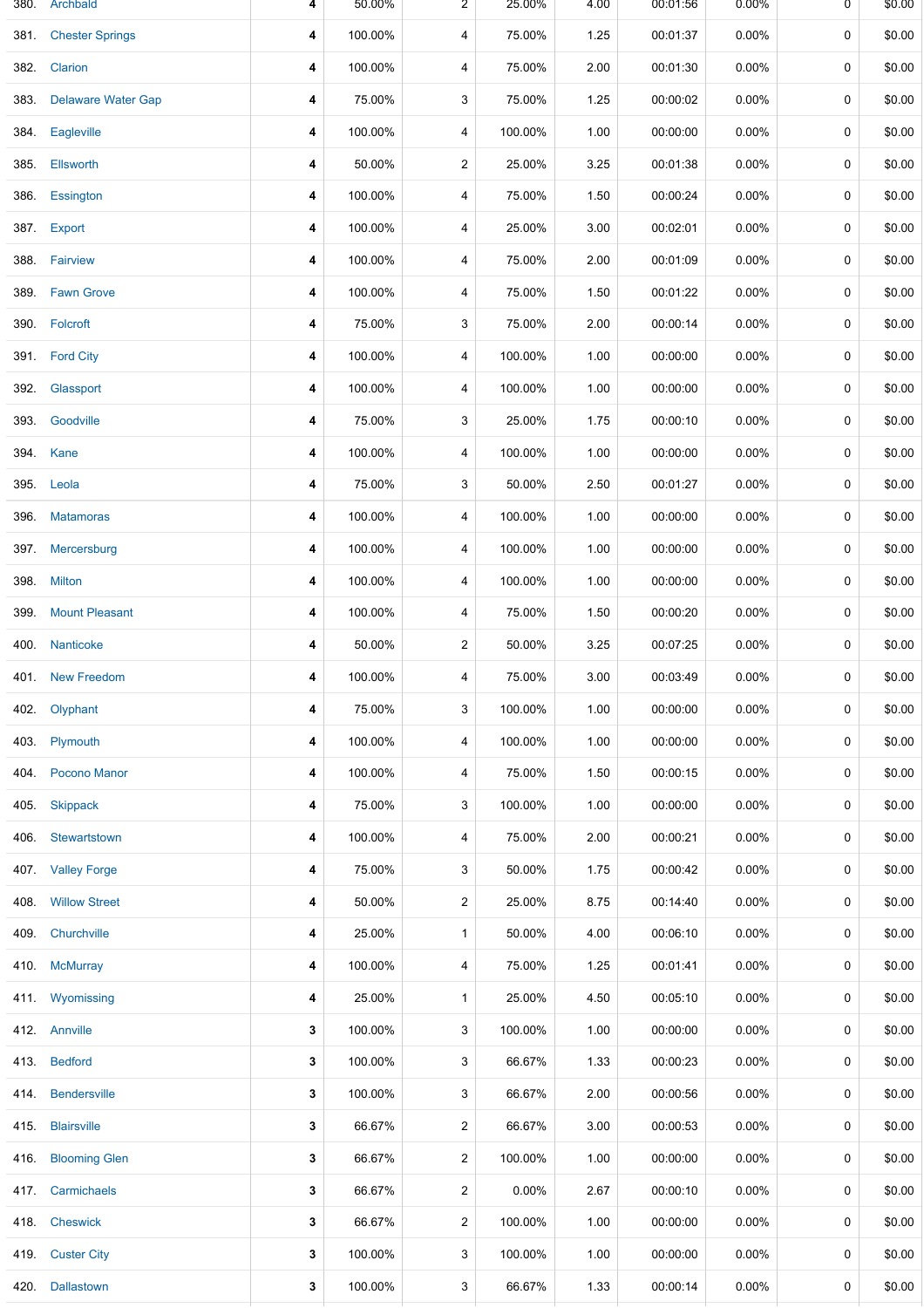| 421. | <b>Denver</b>              | 3 | 100.00% | 3 | 66.67%  | 2.00  | 00:06:34 | 0.00%    | 0           | \$0.00 |
|------|----------------------------|---|---------|---|---------|-------|----------|----------|-------------|--------|
| 422. | Donora                     | 3 | 100.00% | 3 | 100.00% | 1.00  | 00:00:00 | $0.00\%$ | 0           | \$0.00 |
| 423. | Ebensburg                  | 3 | 100.00% | 3 | 100.00% | 1.00  | 00:00:00 | $0.00\%$ | $\mathbf 0$ | \$0.00 |
| 424. | Elverson                   | 3 | 100.00% | 3 | 66.67%  | 1.33  | 00:00:02 | $0.00\%$ | $\pmb{0}$   | \$0.00 |
| 425. | Franklin                   | 3 | 100.00% | 3 | 100.00% | 1.00  | 00:00:00 | $0.00\%$ | 0           | \$0.00 |
| 426. | Gastonville                | 3 | 33.33%  | 1 | 66.67%  | 1.33  | 00:00:07 | $0.00\%$ | 0           | \$0.00 |
| 427. | Gilbertsville              | 3 | 33.33%  | 1 | 33.33%  | 3.33  | 00:04:59 | $0.00\%$ | 0           | \$0.00 |
| 428. | Glenmoore                  | 3 | 100.00% | 3 | 100.00% | 1.00  | 00:00:00 | 0.00%    | $\pmb{0}$   | \$0.00 |
| 429. | Hollidaysburg              | 3 | 100.00% | 3 | 100.00% | 1.00  | 00:00:00 | $0.00\%$ | 0           | \$0.00 |
| 430. | Imperial                   | 3 | 100.00% | 3 | 66.67%  | 3.00  | 00:26:44 | $0.00\%$ | $\mathbf 0$ | \$0.00 |
| 431. | Jessup                     | 3 | 66.67%  | 2 | 100.00% | 1.00  | 00:00:00 | $0.00\%$ | 0           | \$0.00 |
| 432. | Jonestown                  | 3 | 66.67%  | 2 | 66.67%  | 1.67  | 00:00:09 | $0.00\%$ | 0           | \$0.00 |
| 433. | Kresgeville                | 3 | 100.00% | 3 | 66.67%  | 1.67  | 00:01:31 | $0.00\%$ | 0           | \$0.00 |
|      | 434. Lehman                | 3 | 33.33%  | 1 | 33.33%  | 2.33  | 00:03:27 | $0.00\%$ | $\mathbf 0$ | \$0.00 |
| 435. | Littlestown                | 3 | 100.00% | 3 | 0.00%   | 5.33  | 00:04:21 | $0.00\%$ | $\pmb{0}$   | \$0.00 |
| 436. | <b>Mercer</b>              | 3 | 100.00% | 3 | 100.00% | 1.00  | 00:00:00 | $0.00\%$ | 0           | \$0.00 |
| 437. | Montoursville              | 3 | 100.00% | 3 | 66.67%  | 1.33  | 00:00:08 | $0.00\%$ | $\pmb{0}$   | \$0.00 |
| 438. | <b>New Brighton</b>        | 3 | 100.00% | 3 | 100.00% | 1.00  | 00:00:00 | $0.00\%$ | 0           | \$0.00 |
| 439. | <b>New Kingstown</b>       | 3 | 100.00% | 3 | 100.00% | 1.00  | 00:00:00 | 0.00%    | $\pmb{0}$   | \$0.00 |
| 440. | <b>New Wilmington</b>      | 3 | 100.00% | 3 | 66.67%  | 1.33  | 00:01:28 | $0.00\%$ | 0           | \$0.00 |
| 441. | <b>Newville</b>            | 3 | 33.33%  | 1 | 33.33%  | 10.67 | 00:26:18 | $0.00\%$ | 0           | \$0.00 |
| 442. | Philipsburg                | 3 | 100.00% | 3 | 100.00% | 1.00  | 00:00:00 | $0.00\%$ | 0           | \$0.00 |
| 443. | Punxsutawney               | 3 | 100.00% | 3 | 100.00% | 1.00  | 00:00:00 | $0.00\%$ | 0           | \$0.00 |
| 444. | Rochester                  | 3 | 100.00% | 3 | 66.67%  | 1.33  | 00:06:30 | $0.00\%$ | $\pmb{0}$   | \$0.00 |
| 445. | <b>Sharon Hill</b>         | 3 | 33.33%  | 1 | 66.67%  | 1.67  | 00:00:21 | $0.00\%$ | 0           | \$0.00 |
| 446. | <b>Spring Grove</b>        | 3 | 66.67%  | 2 | 100.00% | 1.00  | 00:00:00 | 0.00%    | $\pmb{0}$   | \$0.00 |
| 447. | Tannersville               | 3 | 33.33%  | 1 | 100.00% | 1.00  | 00:00:00 | $0.00\%$ | $\pmb{0}$   | \$0.00 |
| 448. | <b>Tower City</b>          | 3 | 100.00% | 3 | 66.67%  | 6.00  | 00:17:14 | $0.00\%$ | 0           | \$0.00 |
| 449. | <b>Walnut Bottom</b>       | 3 | 100.00% | 3 | 33.33%  | 5.67  | 00:04:04 | $0.00\%$ | 0           | \$0.00 |
| 450. | Waymart                    | 3 | 66.67%  | 2 | 66.67%  | 1.33  | 00:00:03 | $0.00\%$ | 0           | \$0.00 |
| 451. | Wernersville               | 3 | 100.00% | 3 | 100.00% | 1.00  | 00:00:00 | $0.00\%$ | 0           | \$0.00 |
| 452. | Chicora                    | 3 | 100.00% | 3 | 100.00% | 1.00  | 00:00:00 | $0.00\%$ | 0           | \$0.00 |
| 453. | <b>McCandless Township</b> | 3 | 66.67%  | 2 | 100.00% | 1.00  | 00:00:00 | $0.00\%$ | 0           | \$0.00 |
| 454. | O'Hara Township            | 3 | 66.67%  | 2 | 66.67%  | 10.00 | 00:09:57 | $0.00\%$ | 0           | \$0.00 |
| 455. | <b>Palmer Heights</b>      | 3 | 33.33%  | 1 | 100.00% | 1.00  | 00:00:00 | $0.00\%$ | $\pmb{0}$   | \$0.00 |
| 456. | <b>West Norriton</b>       | 3 | 0.00%   | 0 | 100.00% | 1.00  | 00:00:00 | $0.00\%$ | 0           | \$0.00 |
|      | 457. Adams                 | 2 | 100.00% | 2 | 50.00%  | 2.00  | 00:04:50 | $0.00\%$ | 0           | \$0.00 |
|      | 458. Atglen                | 2 | 100.00% | 2 | 100.00% | 1.00  | 00:00:00 | $0.00\%$ | 0           | \$0.00 |
| 459. | <b>Barto</b>               | 2 | 100.00% | 2 | 50.00%  | 1.50  | 00:03:24 | $0.00\%$ | 0           | \$0.00 |
| 460. | <b>Bellwood</b>            | 2 | 100.00% | 2 | 100.00% | 1.00  | 00:00:00 | $0.00\%$ | 0           | \$0.00 |
|      | 461. Blandon               | 2 | 100.00% | 2 | 50.00%  | 1.50  | 00:00:18 | $0.00\%$ | 0           | \$0.00 |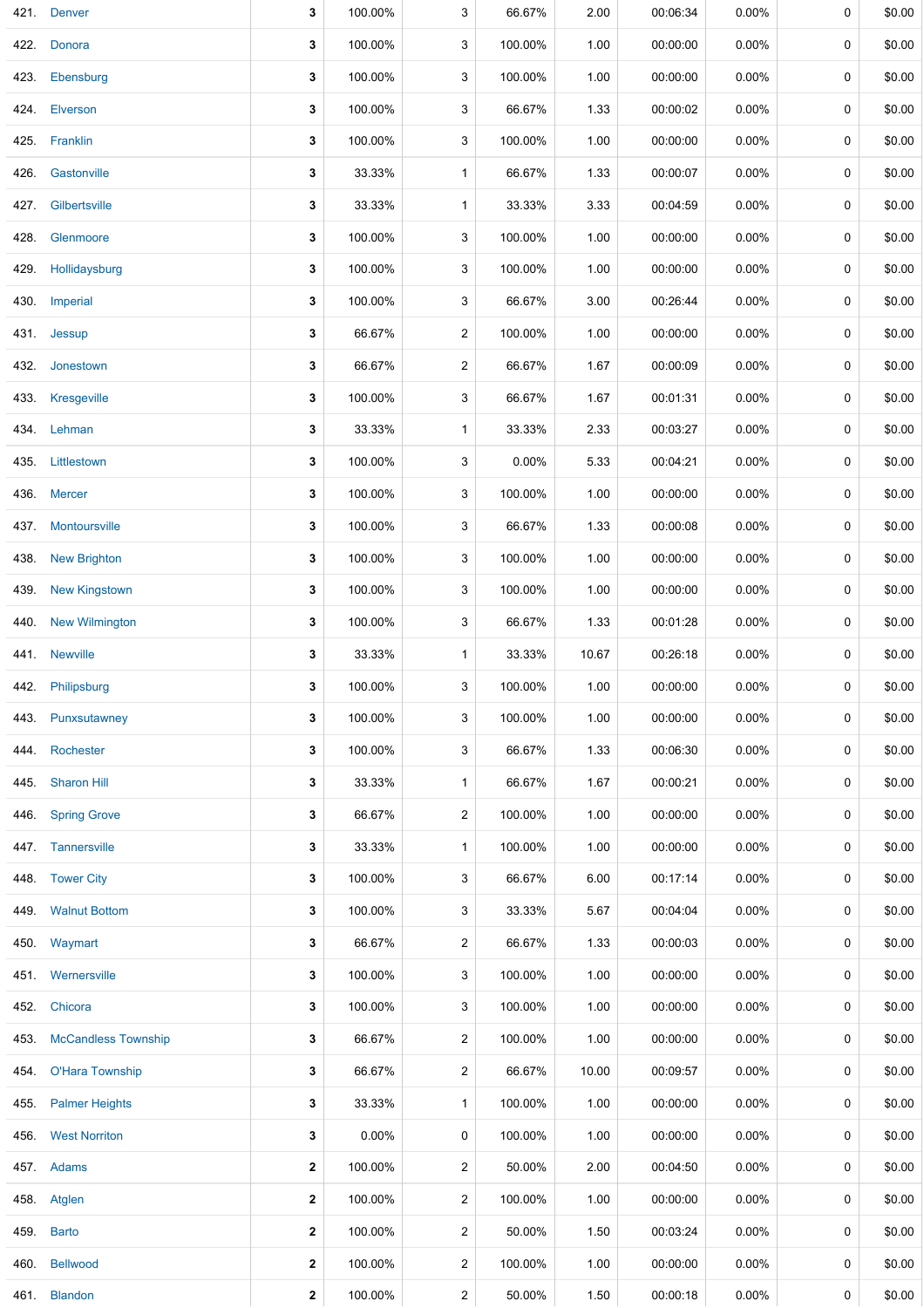|      | 462. Bristol          | 2            | 50.00%  | 1              | 100.00%  | 1.00  | 00:00:00 | 0.00%    | 0           | \$0.00     |
|------|-----------------------|--------------|---------|----------------|----------|-------|----------|----------|-------------|------------|
| 463. | Canton                | 2            | 100.00% | $\overline{a}$ | 100.00%  | 1.00  | 00:00:00 | $0.00\%$ | $\pmb{0}$   | \$0.00     |
| 464. | <b>Chadds Ford</b>    | 2            | 100.00% | $\overline{c}$ | 50.00%   | 2.00  | 00:00:41 | 0.00%    | 0           | \$0.00     |
| 465. | Champion              | 2            | 100.00% | $\overline{a}$ | 50.00%   | 2.50  | 00:01:34 | 0.00%    | $\pmb{0}$   | \$0.00     |
| 466. | Columbia              | 2            | 100.00% | 2              | 100.00%  | 1.00  | 00:00:00 | 0.00%    | 0           | \$0.00     |
| 467. | Conyngham             | $\mathbf{2}$ | 100.00% | $\overline{a}$ | 100.00%  | 1.00  | 00:00:00 | 0.00%    | 0           | \$0.00     |
| 468. | Cornwall              | $\mathbf{2}$ | 100.00% | $\overline{a}$ | 50.00%   | 16.50 | 01:09:23 | 0.00%    | $\pmb{0}$   | \$0.00     |
| 469. | <b>Crum Lynne</b>     | $\mathbf{2}$ | 100.00% | $\overline{c}$ | 50.00%   | 2.50  | 00:00:47 | 0.00%    | 0           | \$0.00     |
|      | 470. Danielsville     | 2            | 100.00% | $\overline{c}$ | 50.00%   | 2.50  | 00:00:09 | 0.00%    | 0           | \$0.00     |
|      | 471. Darlington       | $\mathbf{2}$ | 50.00%  | 1              | 100.00%  | 1.00  | 00:00:00 | 0.00%    | 0           | \$0.00     |
| 472. | Devault               | 2            | 100.00% | $\overline{a}$ | 50.00%   | 31.00 | 00:13:32 | $0.00\%$ | $\pmb{0}$   | \$0.00     |
| 473. | Elkland               | 2            | 100.00% | $\overline{c}$ | 100.00%  | 1.00  | 00:00:00 | 0.00%    | 0           | \$0.00     |
|      | 474. Everett          | 2            | 100.00% | 2              | 50.00%   | 2.50  | 00:01:56 | $0.00\%$ | 0           | \$0.00     |
|      | 475. Factoryville     | $\mathbf{2}$ | 50.00%  | 1              | 0.00%    | 4.50  | 00:06:10 | $0.00\%$ | 0           | \$0.00     |
|      | 476. Freedom          | $\mathbf{2}$ | 50.00%  | $\mathbf{1}$   | 100.00%  | 1.00  | 00:00:00 | $0.00\%$ | 0           | \$0.00     |
|      | 477. Fort Loudon      | $\mathbf{2}$ | 100.00% | $\overline{2}$ | 100.00%  | 1.00  | 00:00:00 | $0.00\%$ | 0           | \$0.00     |
|      | 478. Gillett          | $\mathbf{2}$ | 100.00% | $\overline{2}$ | 100.00%  | 1.00  | 00:00:00 | $0.00\%$ | $\mathbf 0$ | \$0.00     |
| 479. | Grindstone            | $\mathbf{2}$ | 100.00% | $\overline{2}$ | 50.00%   | 2.00  | 00:00:11 | $0.00\%$ | 0           | \$0.00     |
|      | 480. Gwynedd          | $\mathbf{2}$ | 0.00%   | 0              | $0.00\%$ | 5.00  | 00:03:04 | $0.00\%$ | 0           | \$0.00     |
|      | 481. Leechburg        | 2            | 100.00% | $\overline{a}$ | 100.00%  | 1.00  | 00:00:00 | $0.00\%$ | 0           | \$0.00     |
|      | 482. Leesport         | $\mathbf{2}$ | 100.00% | $\overline{2}$ | 0.00%    | 4.00  | 00:06:04 | 0.00%    | 0           | \$0.00     |
|      | 483. Marlin           | $\mathbf{2}$ | 100.00% | 2              | 50.00%   | 4.00  | 00:00:24 | $0.00\%$ | 0           | \$0.00     |
|      | 484. McConnellsburg   | $\mathbf{2}$ | 100.00% | $\overline{2}$ | 100.00%  | 1.00  | 00:00:00 | $0.00\%$ | 0           | \$0.00     |
| 485. | <b>Minisink Hills</b> | 2            | 100.00% | $\overline{a}$ | 50.00%   | 1.50  | 00:01:49 | $0.00\%$ | 0           | \$0.00     |
|      | 486. Montgomery       | $\mathbf{2}$ | 100.00% | $\overline{2}$ | 50.00%   | 4.00  | 00:00:58 | $0.00\%$ | 0           | \$0.00     |
|      | 487. Mountville       | $\mathbf{2}$ | 100.00% | $\overline{2}$ | 50.00%   | 8.00  | 00:08:56 | $0.00\%$ | $\mathbf 0$ | \$0.00     |
|      | 488. Natrona Heights  | $\mathbf{2}$ | 100.00% | $\overline{2}$ | 100.00%  | 1.00  | 00:00:00 | $0.00\%$ | 0           | \$0.00     |
|      | 489. New Bethlehem    | $\mathbf{2}$ | 100.00% | 2              | 100.00%  | 1.00  | 00:00:00 | $0.00\%$ | 0           | \$0.00     |
|      | 490. Newmanstown      | $\mathbf{2}$ | 100.00% | $\overline{2}$ | 0.00%    | 7.50  | 00:02:21 | $0.00\%$ | 0           | \$0.00     |
|      | 491. Newport          | $\mathbf{2}$ | 100.00% | $\overline{2}$ | 100.00%  | 1.00  | 00:00:00 | $0.00\%$ | 0           | \$0.00     |
|      | 492. Oley             | $\mathbf{2}$ | 100.00% | $\overline{2}$ | 0.00%    | 7.00  | 00:02:58 | $0.00\%$ | 0           | \$0.00     |
|      | 493. Parkesburg       | 2            | 50.00%  | 1              | 100.00%  | 1.00  | 00:00:00 | $0.00\%$ | 0           | \$0.00     |
|      | 494. Pennsburg        | 2            | 100.00% | 2              | 100.00%  | 1.00  | 00:00:00 | $0.00\%$ | $\mathbf 0$ | \$0.00     |
|      | 495 Pocono Lake       | $\mathbf{2}$ | 100.00% | $\overline{2}$ | 100.00%  | 1.00  | 00:00:00 | $0.00\%$ | 0           | \$0.00     |
|      | 496. Portersville     | $\mathbf{2}$ | 100.00% | $\overline{2}$ | 100.00%  | 1.00  | 00:00:00 | $0.00\%$ | $\mathbf 0$ | \$0.00     |
|      | 497. Railroad         | $\mathbf{2}$ | 100.00% | $\overline{2}$ | 100.00%  | 1.00  | 00:00:00 | $0.00\%$ | 0           | \$0.00     |
|      | 498. Shamokin Dam     | $\mathbf{2}$ | 100.00% | 2              | 0.00%    | 2.50  | 00:00:50 | $0.00\%$ | 0           | \$0.00     |
| 499. | Stoneboro             | $\mathbf{2}$ | 100.00% | $\overline{2}$ | 100.00%  | 1.00  | 00:00:00 | $0.00\%$ | 0           | \$0.00     |
| 500. | Swiftwater            | $\mathbf{2}$ | 100.00% | 2              | 100.00%  | 1.00  | 00:00:00 | $0.00\%$ | 0           | \$0.00     |
|      | 501. Tarentum         | $\mathbf{2}$ | 100.00% | $\overline{2}$ | 50.00%   | 2.00  | 00:03:34 | $0.00\%$ | 0           | \$0.00     |
| らいつ  | Tamnla                | $\mathbf{r}$ | ደሀ ሀሀል  | $\mathbf 1$    | 100 00%  | 1 በበ  | uu uu uu | U UUN    | $\cap$      | $n \cap n$ |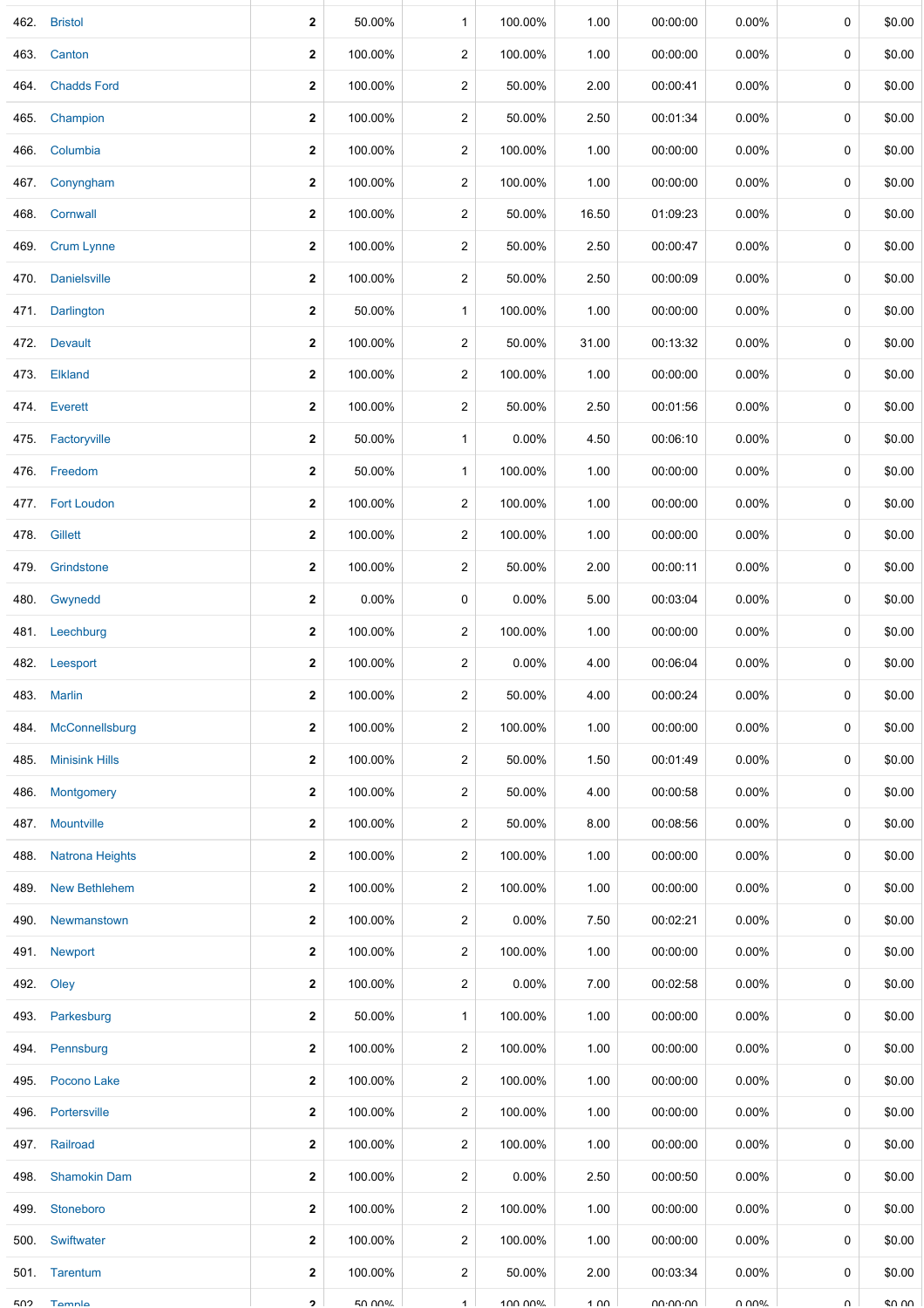|      | <b>I</b> eilipie         |              | <b>JU.UU</b> /0 |                         | 100.0070 | 1.VV  | <b>DO DO DO</b> | <b>0.</b> 0070 |   | ψυ.υυ  |
|------|--------------------------|--------------|-----------------|-------------------------|----------|-------|-----------------|----------------|---|--------|
|      | 503. Thornton            | $\mathbf{2}$ | 0.00%           | 0                       | 100.00%  | 1.00  | 00:00:00        | 0.00%          | 0 | \$0.00 |
| 504. | Towanda                  | $\mathbf{2}$ | $0.00\%$        | 0                       | 50.00%   | 9.00  | 00:02:58        | 0.00%          | 0 | \$0.00 |
|      | 505. Warfordsburg        | 2            | 100.00%         | $\overline{2}$          | 100.00%  | 1.00  | 00:00:00        | 0.00%          | 0 | \$0.00 |
| 506. | <b>Warriors Mark</b>     | $\mathbf{2}$ | 100.00%         | $\overline{\mathbf{c}}$ | 100.00%  | 1.00  | 00:00:00        | 0.00%          | 0 | \$0.00 |
|      | 507. Weatherly           | $\mathbf{2}$ | 50.00%          | 1                       | 100.00%  | 1.00  | 00:00:00        | 0.00%          | 0 | \$0.00 |
| 508. | <b>West Mifflin</b>      | 2            | 100.00%         | $\overline{c}$          | 50.00%   | 2.50  | 00:01:53        | $0.00\%$       | 0 | \$0.00 |
|      | 509. West Point          | 2            | 100.00%         | $\overline{c}$          | 50.00%   | 3.00  | 00:00:22        | 0.00%          | 0 | \$0.00 |
|      | 510. Worcester           | 2            | 100.00%         | $\overline{\mathbf{c}}$ | 100.00%  | 1.00  | 00:00:00        | 0.00%          | 0 | \$0.00 |
|      | 511. Wycombe             | $\mathbf{2}$ | 100.00%         | $\overline{2}$          | 50.00%   | 1.50  | 00:00:32        | 0.00%          | 0 | \$0.00 |
|      | 512. Youngsville         | 2            | 100.00%         | 2                       | 100.00%  | 1.00  | 00:00:00        | 0.00%          | 0 | \$0.00 |
|      | 513. Arlington Heights   | $\mathbf{2}$ | 50.00%          | $\mathbf{1}$            | 100.00%  | 1.00  | 00:00:00        | 0.00%          | 0 | \$0.00 |
|      | 514. Aston               | $\mathbf{2}$ | 100.00%         | $\overline{2}$          | 100.00%  | 1.00  | 00:00:00        | $0.00\%$       | 0 | \$0.00 |
| 515. | <b>Baldwin</b>           | $\mathbf{2}$ | 100.00%         | $\overline{c}$          | 100.00%  | 1.00  | 00:00:00        | $0.00\%$       | 0 | \$0.00 |
| 516. | <b>Flying Hills</b>      | 2            | 100.00%         | 2                       | 50.00%   | 1.50  | 00:00:03        | $0.00\%$       | 0 | \$0.00 |
|      | 517. Haverford           | 2            | 100.00%         | $\overline{c}$          | 100.00%  | 1.00  | 00:00:00        | 0.00%          | 0 | \$0.00 |
|      | 518 Mount Cobb           | $\mathbf{2}$ | 50.00%          | 1                       | 0.00%    | 11.00 | 00:18:14        | 0.00%          | 0 | \$0.00 |
|      | 519. Parkville           | 2            | 50.00%          | 1                       | 50.00%   | 2.00  | 00:00:05        | $0.00\%$       | 0 | \$0.00 |
|      | 520. Ross Township       | 2            | 100.00%         | $\overline{2}$          | 100.00%  | 1.00  | 00:00:00        | $0.00\%$       | 0 | \$0.00 |
|      | 521. Yardley             | 2            | 100.00%         | 2                       | 50.00%   | 1.50  | 00:00:13        | $0.00\%$       | 0 | \$0.00 |
|      | 522. Walpack Township    | 1            | 100.00%         | $\mathbf{1}$            | 100.00%  | 1.00  | 00:00:00        | 0.00%          | 0 | \$0.00 |
|      | 523. Aleppo              | 1            | 100.00%         | 1                       | 100.00%  | 1.00  | 00:00:00        | 0.00%          | 0 | \$0.00 |
|      | 524. Auburn              | 1            | 100.00%         | $\mathbf{1}$            | 100.00%  | 1.00  | 00:00:00        | $0.00\%$       | 0 | \$0.00 |
| 525. | <b>Bechtelsville</b>     | 1            | 100.00%         | 1                       | 100.00%  | 1.00  | 00:00:00        | $0.00\%$       | 0 | \$0.00 |
| 526. | <b>Bedminster</b>        | 1            | 100.00%         | 1                       | 0.00%    | 2.00  | 00:00:21        | 0.00%          | 0 | \$0.00 |
| 527. | <b>Bellefonte</b>        | 1            | 100.00%         | 1                       | 100.00%  | 1.00  | 00:00:00        | $0.00\%$       | 0 | \$0.00 |
| 528. | <b>Benton</b>            | 1            | 100.00%         | 1                       | 0.00%    | 3.00  | 00:00:51        | $0.00\%$       | 0 | \$0.00 |
| 529. | <b>Bethel</b>            | 1            | 100.00%         | 1                       | 100.00%  | 1.00  | 00:00:00        | $0.00\%$       | 0 | \$0.00 |
| 530. | <b>Boalsburg</b>         | 1            | 100.00%         | 1                       | 100.00%  | 1.00  | 00:00:00        | $0.00\%$       | 0 | \$0.00 |
| 531. | <b>Breezewood</b>        | 1            | 100.00%         | $\mathbf{1}$            | 100.00%  | 1.00  | 00:00:00        | $0.00\%$       | 0 | \$0.00 |
| 532. | <b>Brockway</b>          | 1            | 100.00%         | 1                       | 100.00%  | 1.00  | 00:00:00        | $0.00\%$       | 0 | \$0.00 |
| 533. | <b>Burgettstown</b>      | 1            | 100.00%         | 1                       | 100.00%  | 1.00  | 00:00:00        | $0.00\%$       | 0 | \$0.00 |
| 534. | <b>Cambridge Springs</b> | 1            | 100.00%         | 1                       | $0.00\%$ | 2.00  | 00:01:39        | $0.00\%$       | 0 | \$0.00 |
| 535. | <b>Central City</b>      | 1            | 100.00%         | 1                       | 0.00%    | 2.00  | 00:00:00        | $0.00\%$       | 0 | \$0.00 |
| 536. | Clearfield               | 1            | 100.00%         | 1                       | 100.00%  | 1.00  | 00:00:00        | $0.00\%$       | 0 | \$0.00 |
|      | 537 Coal Center          | 1            | 100.00%         | 1                       | 100.00%  | 1.00  | 00:00:00        | $0.00\%$       | 0 | \$0.00 |
| 538. | <b>Coal Township</b>     | 1            | 100.00%         | 1                       | 100.00%  | 1.00  | 00:00:00        | $0.00\%$       | 0 | \$0.00 |
| 539. | Concordville             | 1            | 100.00%         | 1                       | $0.00\%$ | 3.00  | 00:21:05        | $0.00\%$       | 0 | \$0.00 |
| 540. | Conestoga                | 1            | 100.00%         | 1                       | 100.00%  | 1.00  | 00:00:00        | $0.00\%$       | 0 | \$0.00 |
|      | 541. Connoquenessing     | 1            | 100.00%         | 1                       | 100.00%  | 1.00  | 00:00:00        | $0.00\%$       | 0 | \$0.00 |
|      | 542. Curwensville        | 1            | 100.00%         | 1                       | 100.00%  | 1.00  | 00:00:00        | $0.00\%$       | 0 | \$0.00 |
|      |                          |              |                 |                         |          |       |                 |                |   |        |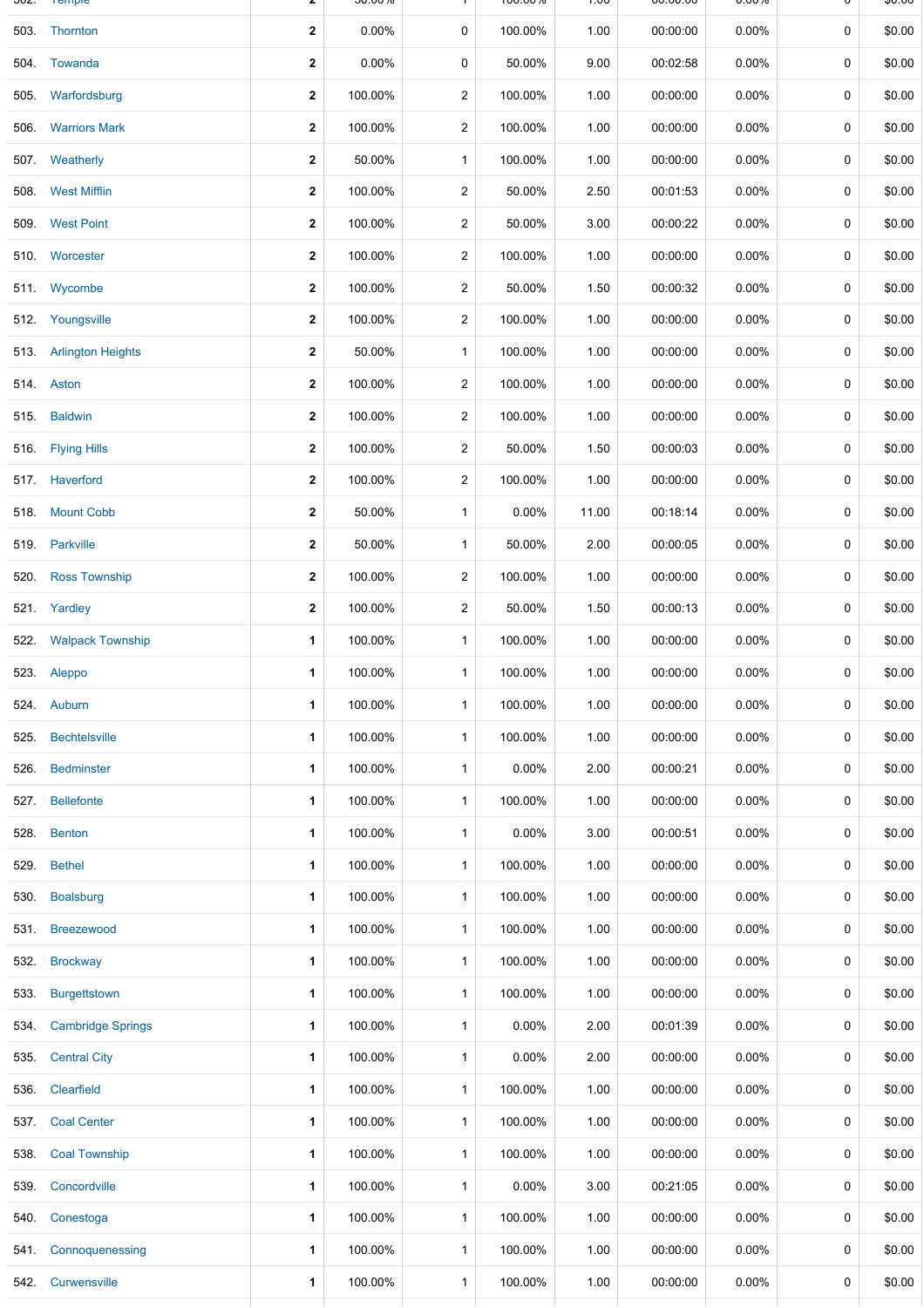| 543.     | <b>Dickson City</b>    | 1            | 100.00% | $\mathbf{1}$ | 0.00%    | 11.00 | 00:11:01 | 0.00%    | 0 | \$0.00 |
|----------|------------------------|--------------|---------|--------------|----------|-------|----------|----------|---|--------|
| 544.     | <b>Dimock</b>          | 1            | 100.00% | $\mathbf{1}$ | 100.00%  | 1.00  | 00:00:00 | 0.00%    | 0 | \$0.00 |
| 545.     | <b>Duncansville</b>    | 1            | 100.00% | $\mathbf{1}$ | 100.00%  | 1.00  | 00:00:00 | 0.00%    | 0 | \$0.00 |
| 546.     | <b>Duquesne</b>        | 1            | 100.00% | $\mathbf{1}$ | $0.00\%$ | 3.00  | 00:00:31 | 0.00%    | 0 | \$0.00 |
| 547.     | <b>East Pittsburgh</b> | 1            | 100.00% | $\mathbf{1}$ | 100.00%  | 1.00  | 00:00:00 | 0.00%    | 0 | \$0.00 |
| 548.     | Elizabeth              | 1            | 100.00% | $\mathbf{1}$ | 100.00%  | 1.00  | 00:00:00 | 0.00%    | 0 | \$0.00 |
| 549.     | Elizabethville         | 1            | 100.00% | $\mathbf{1}$ | 100.00%  | 1.00  | 00:00:00 | 0.00%    | 0 | \$0.00 |
| 550.     | Elysburg               | 1            | 100.00% | $\mathbf{1}$ | 100.00%  | 1.00  | 00:00:00 | 0.00%    | 0 | \$0.00 |
|          | 551. Fombell           | 1            | 100.00% | $\mathbf{1}$ | 100.00%  | 1.00  | 00:00:00 | 0.00%    | 0 | \$0.00 |
| 552.     | Freeport               | 1            | 100.00% | $\mathbf{1}$ | 100.00%  | 1.00  | 00:00:00 | 0.00%    | 0 | \$0.00 |
| 553. Gap |                        | 1            | 100.00% | $\mathbf{1}$ | 100.00%  | 1.00  | 00:00:00 | 0.00%    | 0 | \$0.00 |
| 554.     | Gardners               | 1            | 0.00%   | 0            | $0.00\%$ | 51.00 | 00:27:58 | 0.00%    | 0 | \$0.00 |
| 555.     | <b>Glen Mills</b>      | 1            | 100.00% | $\mathbf{1}$ | 100.00%  | 1.00  | 00:00:00 | 0.00%    | 0 | \$0.00 |
| 556.     | <b>Homer City</b>      | 1            | 100.00% | $\mathbf{1}$ | 100.00%  | 1.00  | 00:00:00 | 0.00%    | 0 | \$0.00 |
| 557.     | Intercourse            | 1            | 100.00% | $\mathbf{1}$ | 100.00%  | 1.00  | 00:00:00 | 0.00%    | 0 | \$0.00 |
| 558.     | Kintnersville          | 1            | 0.00%   | 0            | $0.00\%$ | 4.00  | 00:03:07 | 0.00%    | 0 | \$0.00 |
| 559.     | Loysburg               | $\mathbf{1}$ | 100.00% | $\mathbf{1}$ | 100.00%  | 1.00  | 00:00:00 | 0.00%    | 0 | \$0.00 |
| 560.     | <b>Marienville</b>     | 1            | 100.00% | $\mathbf{1}$ | 100.00%  | 1.00  | 00:00:00 | 0.00%    | 0 | \$0.00 |
| 561.     | <b>Marysville</b>      | 1            | 100.00% | $\mathbf{1}$ | 100.00%  | 1.00  | 00:00:00 | 0.00%    | 0 | \$0.00 |
| 562.     | <b>Masontown</b>       | 1            | 100.00% | $\mathbf{1}$ | 100.00%  | 1.00  | 00:00:00 | $0.00\%$ | 0 | \$0.00 |
| 563.     | Mendenhall             | 1            | 100.00% | $\mathbf{1}$ | $0.00\%$ | 2.00  | 00:00:07 | 0.00%    | 0 | \$0.00 |
|          | 564. Mifflinburg       | 1            | 100.00% | $\mathbf{1}$ | 100.00%  | 1.00  | 00:00:00 | 0.00%    | 0 | \$0.00 |
| 565.     | <b>Milesburg</b>       | 1            | 100.00% | $\mathbf{1}$ | 100.00%  | 1.00  | 00:00:00 | 0.00%    | 0 | \$0.00 |
|          | 566. Mill Hall         | 1            | 100.00% | $\mathbf{1}$ | 100.00%  | 1.00  | 00:00:00 | 0.00%    | 0 | \$0.00 |
| 567.     | <b>Mont Alto</b>       | 1            | 100.00% | $\mathbf{1}$ | 100.00%  | 1.00  | 00:00:00 | 0.00%    | 0 | \$0.00 |
| 568.     | Morgan                 | 1            | 100.00% | $\mathbf{1}$ | 100.00%  | 1.00  | 00:00:00 | 0.00%    | 0 | \$0.00 |
| 569.     | Morgantown             | 1            | 100.00% | $\mathbf{1}$ | 100.00%  | 1.00  | 00:00:00 | 0.00%    | 0 | \$0.00 |
| 570.     | Nesquehoning           | 1            | 100.00% | $\mathbf{1}$ | 100.00%  | 1.00  | 00:00:00 | 0.00%    | 0 | \$0.00 |
| 571.     | Nicholson              | 1            | 100.00% | $\mathbf{1}$ | 100.00%  | 1.00  | 00:00:00 | 0.00%    | 0 | \$0.00 |
| 572.     | Northumberland         | 1            | 100.00% | $\mathbf{1}$ | $0.00\%$ | 4.00  | 00:29:44 | 0.00%    | 0 | \$0.00 |
| 573.     | Oakdale                | 1            | 100.00% | $\mathbf{1}$ | $0.00\%$ | 4.00  | 00:01:26 | 0.00%    | 0 | \$0.00 |
|          | 574. Paradise          | 1            | 100.00% | $\mathbf{1}$ | 100.00%  | 1.00  | 00:00:00 | 0.00%    | 0 | \$0.00 |
| 575.     | Parker                 | 1            | 100.00% | $\mathbf{1}$ | 100.00%  | 1.00  | 00:00:00 | 0.00%    | 0 | \$0.00 |
|          | 576. Peckville         | 1            | 100.00% | 1            | 100.00%  | 1.00  | 00:00:00 | 0.00%    | 0 | \$0.00 |
| 577.     | Plumsteadville         | 1            | 100.00% | $\mathbf{1}$ | 100.00%  | 1.00  | 00:00:00 | 0.00%    | 0 | \$0.00 |
| 578.     | <b>Prospect Park</b>   | 1            | 100.00% | $\mathbf{1}$ | 100.00%  | 1.00  | 00:00:00 | 0.00%    | 0 | \$0.00 |
| 579.     | Riegelsville           | 1            | 100.00% | $\mathbf{1}$ | 100.00%  | 1.00  | 00:00:00 | 0.00%    | 0 | \$0.00 |
| 580.     | <b>Roaring Spring</b>  | 1            | 100.00% | $\mathbf{1}$ | 100.00%  | 1.00  | 00:00:00 | 0.00%    | 0 | \$0.00 |
| 581.     | Rowland                | 1            | 100.00% | $\mathbf{1}$ | 100.00%  | 1.00  | 00:00:00 | 0.00%    | 0 | \$0.00 |
| 582.     | Saxton                 | 1            | 100.00% | $\mathbf{1}$ | 100.00%  | 1.00  | 00:00:00 | 0.00%    | 0 | \$0.00 |
|          | 583. Seven Valleys     | 1            | 100.00% | $\mathbf{1}$ | 100.00%  | 1.00  | 00:00:00 | 0.00%    | 0 | \$0.00 |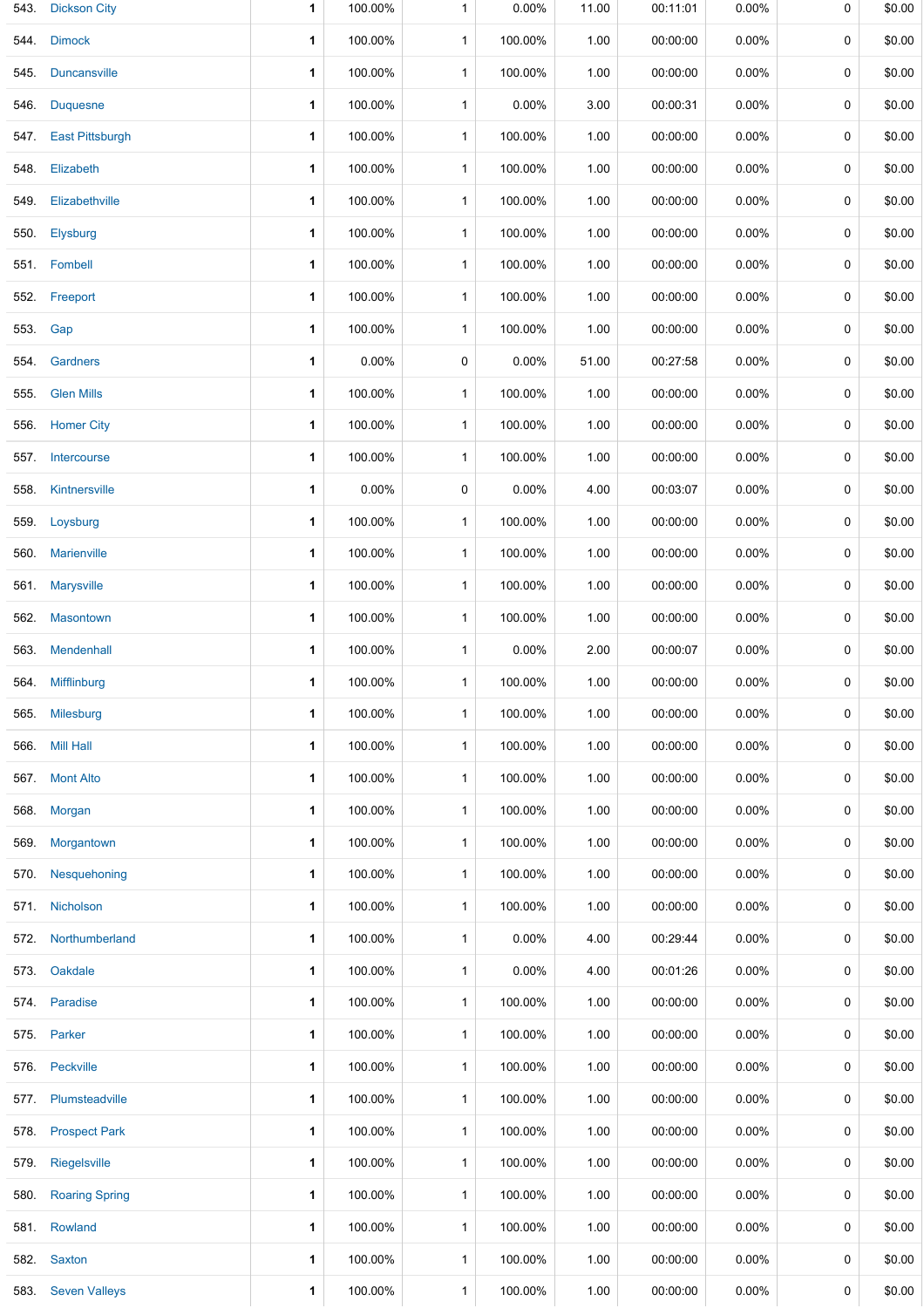| 584. | Shinglehouse                    | 1 | 100.00% | $\mathbf{1}$ | 100.00%  | 1.00  | 00:00:00 | 0.00%    | 0 | \$0.00 |
|------|---------------------------------|---|---------|--------------|----------|-------|----------|----------|---|--------|
| 585. | <b>Spring Mills</b>             | 1 | 100.00% | $\mathbf{1}$ | 100.00%  | 1.00  | 00:00:00 | 0.00%    | 0 | \$0.00 |
| 586. | Springtown                      | 1 | 100.00% | $\mathbf{1}$ | 100.00%  | 1.00  | 00:00:00 | 0.00%    | 0 | \$0.00 |
| 587. | <b>Saint Clair</b>              | 1 | 100.00% | $\mathbf{1}$ | 0.00%    | 35.00 | 00:24:05 | 0.00%    | 0 | \$0.00 |
| 588. | Stahlstown                      | 1 | 100.00% | $\mathbf{1}$ | 100.00%  | 1.00  | 00:00:00 | 0.00%    | 0 | \$0.00 |
| 589. | Strattanville                   | 1 | 100.00% | $\mathbf{1}$ | 100.00%  | 1.00  | 00:00:00 | 0.00%    | 0 | \$0.00 |
| 590. | <b>Summit Hill</b>              | 1 | 100.00% | $\mathbf{1}$ | 100.00%  | 1.00  | 00:00:00 | 0.00%    | 0 | \$0.00 |
|      | 591. Tipton                     | 1 | 100.00% | $\mathbf{1}$ | 100.00%  | 1.00  | 00:00:00 | 0.00%    | 0 | \$0.00 |
|      | 592. Transfer                   | 1 | 100.00% | $\mathbf{1}$ | 100.00%  | 1.00  | 00:00:00 | 0.00%    | 0 | \$0.00 |
|      | 593. Venetia                    | 1 | 100.00% | $\mathbf{1}$ | 100.00%  | 1.00  | 00:00:00 | 0.00%    | 0 | \$0.00 |
|      | 594 Wallaceton                  | 1 | 100.00% | $\mathbf{1}$ | 100.00%  | 1.00  | 00:00:00 | 0.00%    | 0 | \$0.00 |
| 595. | Wapwallopen                     | 1 | 100.00% | $\mathbf{1}$ | 100.00%  | 1.00  | 00:00:00 | 0.00%    | 0 | \$0.00 |
| 596. | Watsontown                      | 1 | 100.00% | $\mathbf{1}$ | 0.00%    | 2.00  | 00:14:23 | $0.00\%$ | 0 | \$0.00 |
| 597. | Wrightsville                    | 1 | 100.00% | $\mathbf{1}$ | 100.00%  | 1.00  | 00:00:00 | 0.00%    | 0 | \$0.00 |
|      | 598. Wyalusing                  | 1 | 100.00% | $\mathbf{1}$ | 100.00%  | 1.00  | 00:00:00 | 0.00%    | 0 | \$0.00 |
| 599. | <b>Amity Gardens</b>            | 1 | 100.00% | $\mathbf{1}$ | 100.00%  | 1.00  | 00:00:00 | 0.00%    | 0 | \$0.00 |
| 600. | <b>Big Beaver</b>               | 1 | 100.00% | $\mathbf{1}$ | 100.00%  | 1.00  | 00:00:00 | 0.00%    | 0 | \$0.00 |
| 601. | Boothwyn                        | 1 | 100.00% | $\mathbf{1}$ | 100.00%  | 1.00  | 00:00:00 | 0.00%    | 0 | \$0.00 |
| 602. | <b>Brentwood</b>                | 1 | 100.00% | $\mathbf{1}$ | 100.00%  | 1.00  | 00:00:00 | 0.00%    | 0 | \$0.00 |
| 603. | Chesterbrook                    | 1 | 100.00% | $\mathbf{1}$ | 100.00%  | 1.00  | 00:00:00 | 0.00%    | 0 | \$0.00 |
|      | 604. East York                  | 1 | 100.00% | $\mathbf{1}$ | 100.00%  | 1.00  | 00:00:00 | $0.00\%$ | 0 | \$0.00 |
|      | 605 Fountain Hill               | 1 | 100.00% | $\mathbf{1}$ | 100.00%  | 1.00  | 00:00:00 | 0.00%    | 0 | \$0.00 |
|      | 606. Hardwick                   | 1 | 100.00% | 1            | 100.00%  | 1.00  | 00:00:00 | 0.00%    | 0 | \$0.00 |
|      | 607. Holland                    | 1 | 100.00% | $\mathbf{1}$ | 100.00%  | 1.00  | 00:00:00 | 0.00%    | 0 | \$0.00 |
| 608. | <b>Honey Brook</b>              | 1 | 100.00% | $\mathbf{1}$ | 100.00%  | 1.00  | 00:00:00 | 0.00%    | 0 | \$0.00 |
|      | 609. Jefferson Hills            | 1 | 100.00% | 1            | 100.00%  | 1.00  | 00:00:00 | 0.00%    | 0 | \$0.00 |
|      | 610. Kenilworth                 | 1 | 100.00% | $\mathbf{1}$ | 100.00%  | 1.00  | 00:00:00 | 0.00%    | 0 | \$0.00 |
| 611. | Lawnton                         | 1 | 100.00% | $\mathbf{1}$ | 100.00%  | 1.00  | 00:00:00 | 0.00%    | 0 | \$0.00 |
|      | 612. Leacock-Leola-Bareville    | 1 | 100.00% | 1            | 100.00%  | 1.00  | 00:00:00 | 0.00%    | 0 | \$0.00 |
|      | 613. Lincoln                    | 1 | 100.00% | 1            | 100.00%  | 1.00  | 00:00:00 | 0.00%    | 0 | \$0.00 |
|      | 614. Nether Providence Township | 1 | 100.00% | $\mathbf{1}$ | $0.00\%$ | 3.00  | 00:00:42 | 0.00%    | 0 | \$0.00 |
|      | 615. Paxtonia                   | 1 | 100.00% | $\mathbf{1}$ | 100.00%  | 1.00  | 00:00:00 | 0.00%    | 0 | \$0.00 |
|      | 616. Penn Wynne                 | 1 | 100.00% | $\mathbf{1}$ | 100.00%  | 1.00  | 00:00:00 | 0.00%    | 0 | \$0.00 |
|      | 617. Plum                       | 1 | 100.00% | 1            | 100.00%  | 1.00  | 00:00:00 | 0.00%    | 0 | \$0.00 |
|      | 618 Sanatoga                    | 1 | 100.00% | $\mathbf{1}$ | $0.00\%$ | 2.00  | 00:00:06 | 0.00%    | 0 | \$0.00 |
|      | 619. Shanor-Northvue            | 1 | 100.00% | 1            | 0.00%    | 2.00  | 00:01:51 | 0.00%    | 0 | \$0.00 |
| 620. | <b>Sinking Spring</b>           | 1 | 100.00% | $\mathbf{1}$ | 100.00%  | 1.00  | 00:00:00 | 0.00%    | 0 | \$0.00 |
| 621. | <b>Skyline View</b>             | 1 | 0.00%   | 0            | 0.00%    | 32.00 | 00:41:23 | 0.00%    | 0 | \$0.00 |
| 622. | Swissvale                       | 1 | 100.00% | $\mathbf{1}$ | 100.00%  | 1.00  | 00:00:00 | 0.00%    | 0 | \$0.00 |
|      | 623. Windber                    | 1 | 100.00% | 1            | 100.00%  | 1.00  | 00:00:00 | 0.00%    | 0 | \$0.00 |
| 624. | Woodside                        | 1 | 100.00% | $\mathbf{1}$ | 100.00%  | 1.00  | 00:00:00 | $0.00\%$ | 0 | \$0.00 |